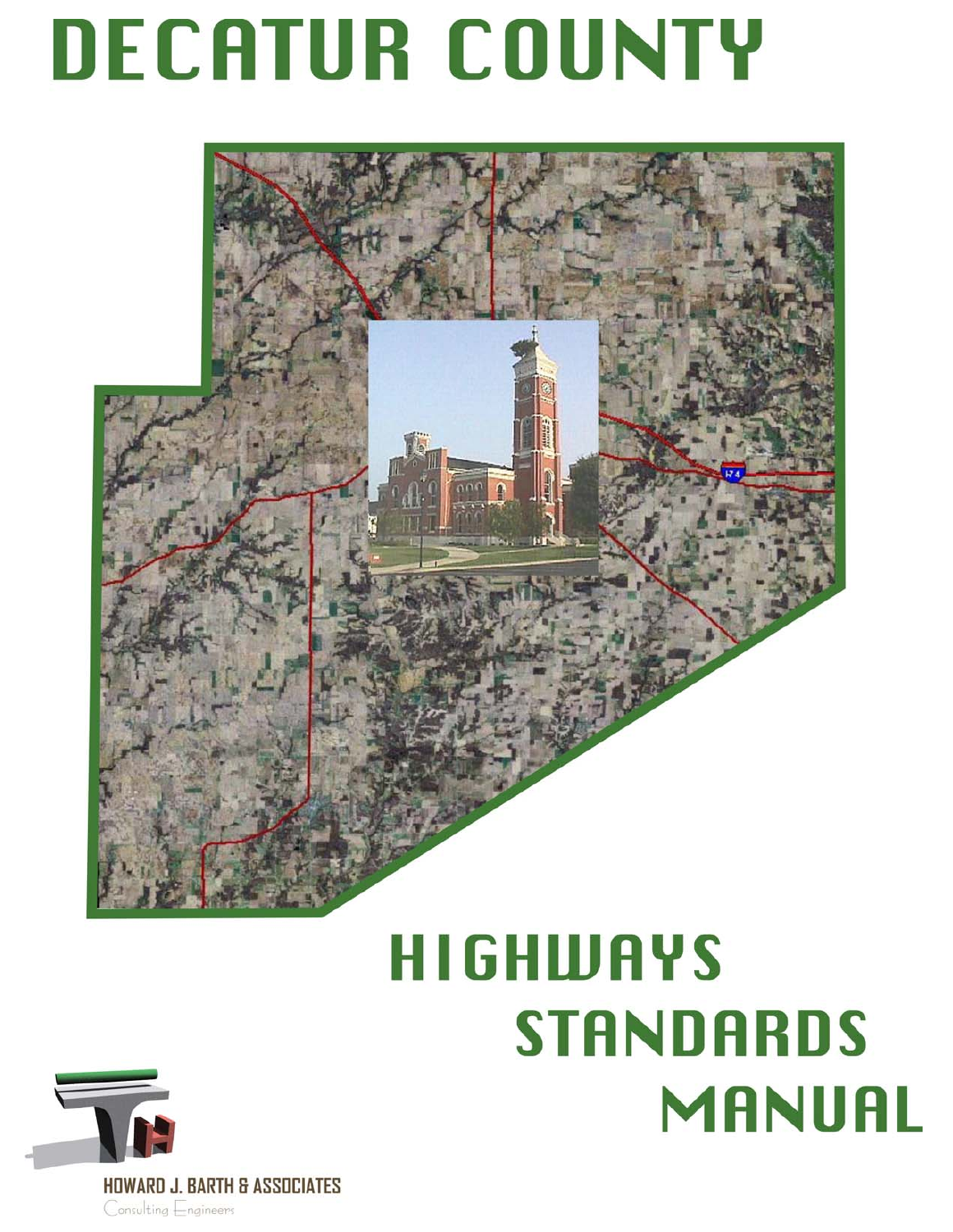

## **TABLE OF CONTENTS**

#### **PREFACE**

#### **SECTION 1: DEFINITIONS**

#### **SECTION 2: UTILITY CONSTRUCTION PERMITS AND STANDARDS**

- 2.1 APPLICABILITY
- 2.2 GENERAL
- 2.3 DESIGN DRAWINGS
- 2.4 STANDARDS FOR UTILITY PLACEMENT AND CONSTRUCTION
- 2.5 ABOVE GROUND UTILITIES
- 2.6 RESTORATION REQUIREMENTS
- 2.7 PUBLIC SAFETY
- **TABLE OF** 2.7.1 PRECONSTRUCTION CONFERENCE **CONTENTS**

#### **SECTION 3: APPROACH PERMITS & STANDARDS (DRIVEWAYS & ROAD APPROACHES)**

- 3.1 APPLICABILITY
- 3.2 GENERAL
- 3.3 STANDARDS
- 3.4 RESTORATION REQUIREMENTS
- 3.5 PENALTY

#### **SECTION 4: STANDARDS FOR NEW ROAD CONSTRUCTION**

- 4.1 GENERAL REQUIREMENTS
- 4.2 ROADWAY CLASSIFICATION
- 4.3 RIGHT-OF-WAY REQUIREMENTS
- 4.4 DESIGN CRITERIA
- 4.5 TRAFFIC STUDY
- 4.6 DRAINAGE
- 4.7 SIGNAGE
- 4.8 GUARDRAIL OR BARRIER



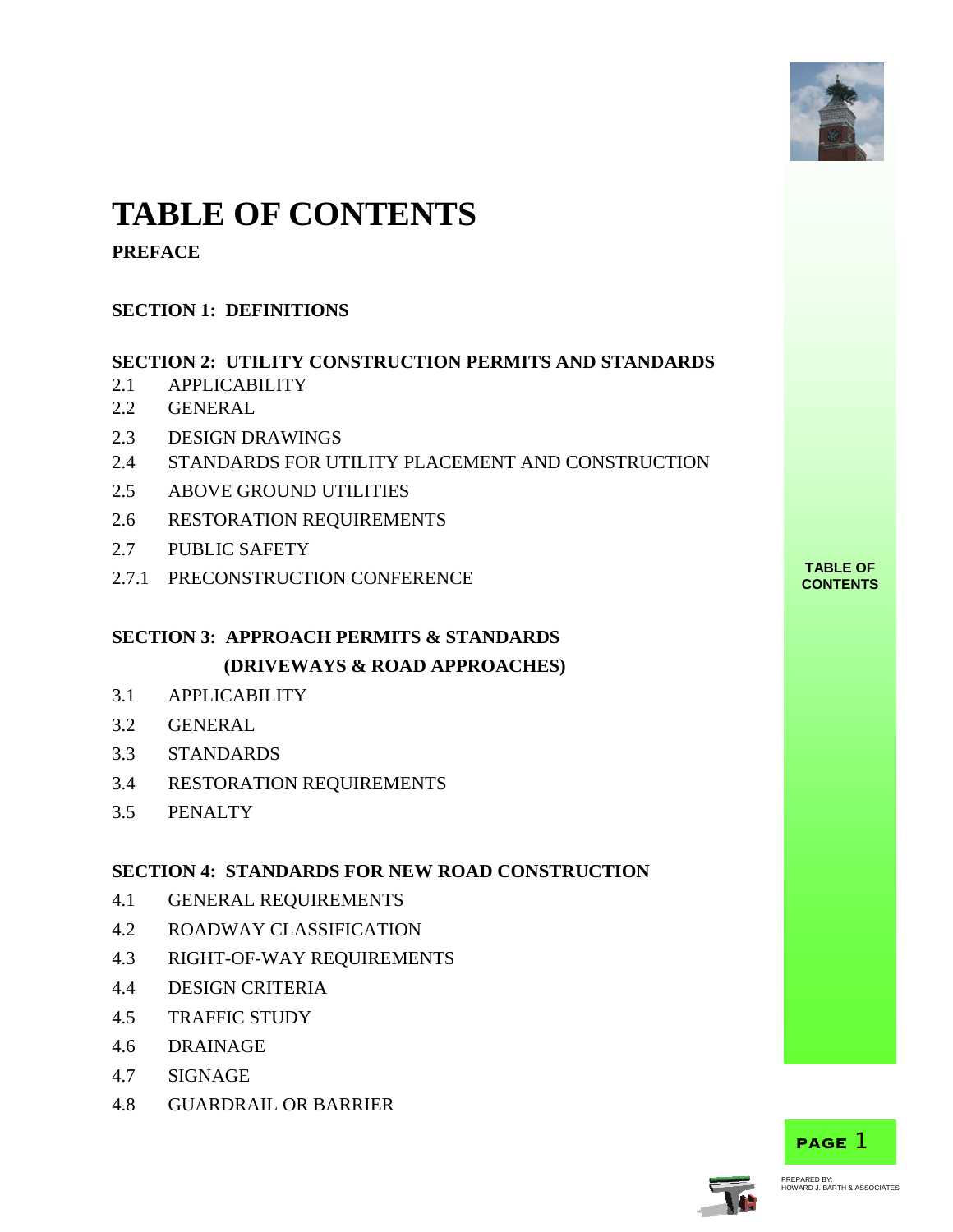- 4.9 CLEARING AND GRUBBING
- 4.10 SUBGRADE
- 4.11 COMPACTED AGGREGATE BASE
- 4.12 HOT ASPHALT MATERIALS
- 4.13 ACCEPTANCE OF ROADS
- 4.14 REQUIRED SUBMITTALS SPECIFICATIONS FOR DRAWINGS REQUIRED INSPECTION & INFORMATION CHECKLIST

#### **SECTION 5: MAILBOXES & NEWSPAPER DELIVERY BOXES**

- 5.1 APPLICABILITY
- 5.2 STANDARDS
- 5.3 LOCATIONS
- 5.4 REMOVAL & LIABILITY

#### **SECTION 6: MISCELLANEOUS FIGURES**

FIGURE 6.1 - TYPICAL COMPLIANCE LETTER FROM HIGHWAY SUPERINTENTANT FILED WITH THE AREA PLAN DIRECTOR.

FIGURE 6.2 - TYPCAL HIGHWAY CUT LETTER FROM APPLICANT TO BE FILED WITH HIGHWAY DEPARTMENT

**TABLE OF**





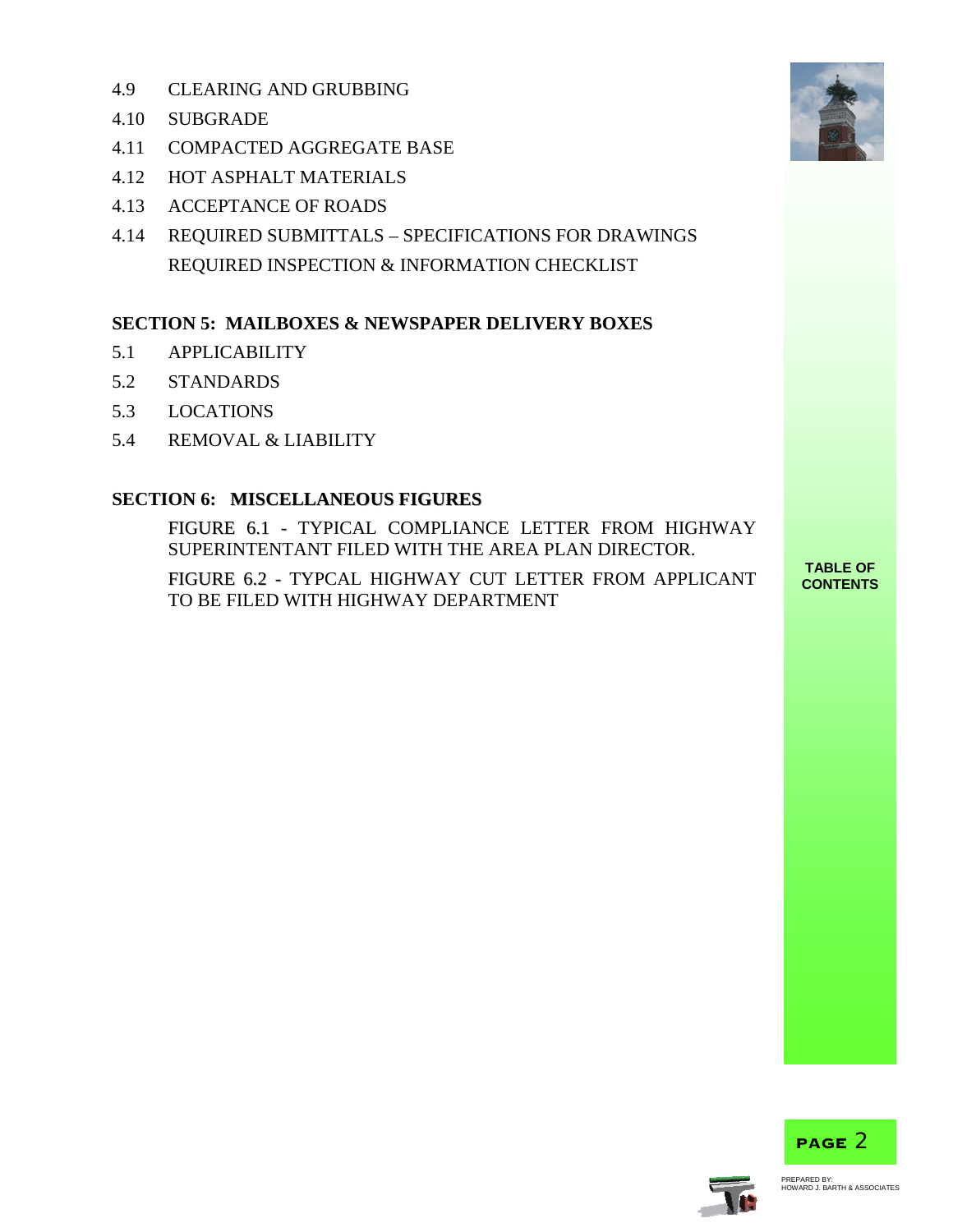

## **PREFACE**

It is the purpose of this manual to identify and define standards for construction of new roads proposed for dedication to and maintenance by Decatur County. Also included in this manual are construction standards for new or existing private road and driveway approaches, which enter upon or already exist within right of ways owned by Decatur County or onto roads maintained by Decatur County, but not within dedicated rights of way, and for the construction and maintenance of utilities within County owned rights of ways or other roadways maintained by Decatur County but not necessarily within dedicated rights of way.

New roads constructed in accordance with these standards may be recommended for inclusion into the Decatur County road system and upon a finding of public need by the Decatur County Commissioners may be accepted for maintenance by Decatur County. Nothing in these standards shall be binding upon Decatur County in the routine maintenance, construction or re-construction of its road system. It is recognized that many roads already existing in the system cannot, for various reasons be reasonably brought up to these standards. Rather, it is the intention of this manual and it's related ordinance(s) to ensure that, in accordance with Decatur County's Comprehensive Plan, Decatur County highways continue to provide high levels of service at the lowest possible cost to the public.

**PREFACE**

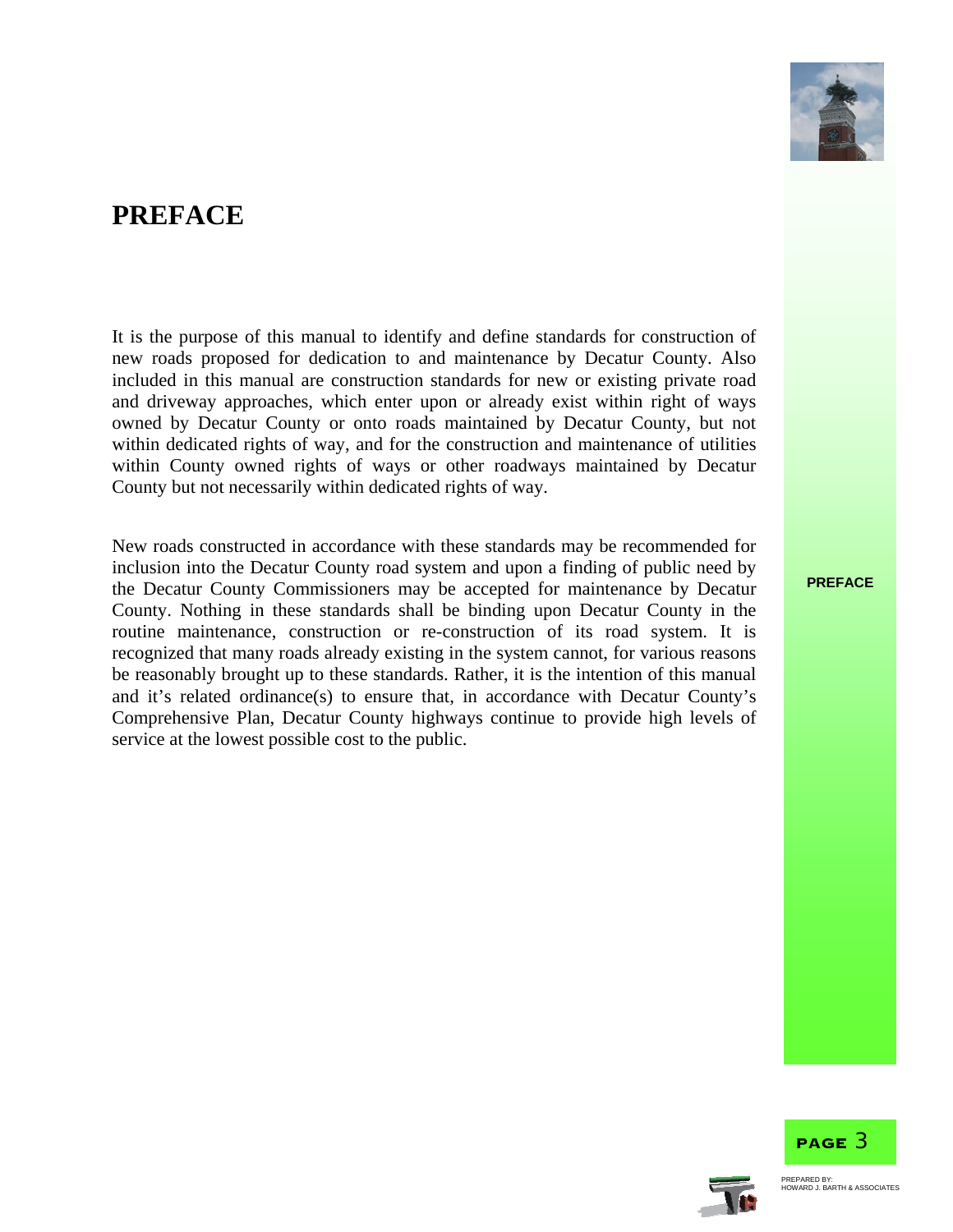## **SECTION 1: DEFINITIONS**



**Approach**. As used in this manual, the term "approach" shall mean any vehicular entrance upon a County right-of-way, other than a "driveway".

**County**. The term "County" refers in all instances to Decatur County, Indiana.

**County Right-of-Way or right-of-way.** As used in this manual, the term "County right-of-way" or "right-of-way" shall mean any road right-of-way owned by Decatur County or proposed for dedication to Decatur County or roads maintained by Decatur County, but not within dedicated rights of way.

**Driveway.** As used in this manual, the term "driveway" shall mean a vehicular entrance upon a County right-of-way or a County maintained roadway, which provides access to a four-plex or smaller multi-family dwelling or two or fewer single-family residences. **SECTION 1** 

**New road**. As used in the manual, the term "new road" shall mean any road built for dedication as a public road within the Decatur County Road System. It shall not be deemed to include existing public roads within the Decatur County Highway System, nor road construction or reconstruction undertaken by Decatur County.

**Highway**. As used in this manual, the term "highway" shall refer to any public road or designated highway.

**Highway Superintendent**. As used in this manual, the term "Highway Superintendent" shall refer to the Decatur County Highway Superintendent.

**INDOT** Indiana Department of Transportation





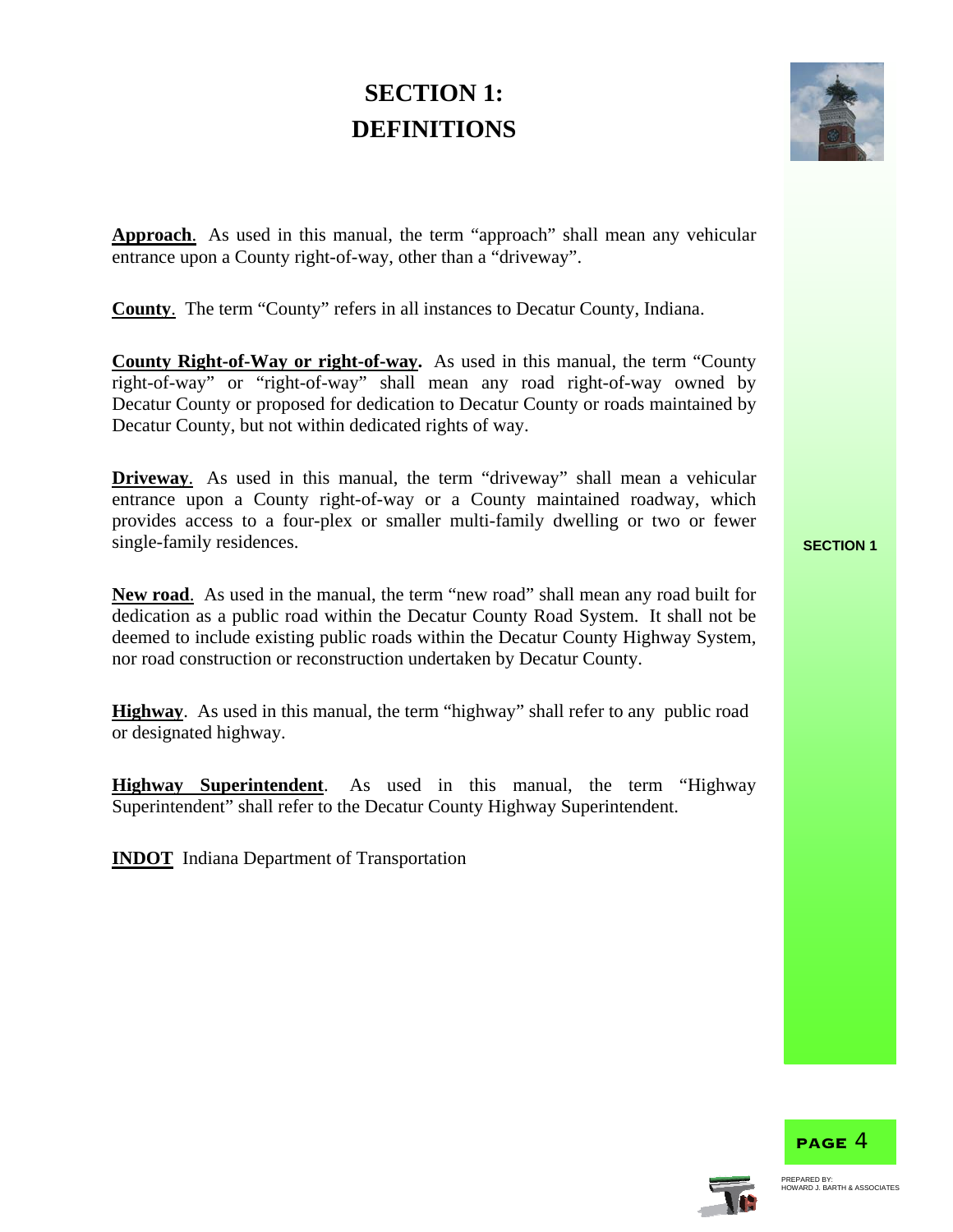**Slope**. The angle of incline expressed as a percentage, which is derived by dividing the measured height from base to top, by the horizontal distance from base to top.



**Project Engineer.** As used in this manual, the term "project engineer" shall mean a Registered Professional Engineer, licensed in the State of Indiana and who is retained to design, construct or supervise the construction of a new road.

**Road surface, roadway**. As used in this manual, the terms "road surface" and "roadway" shall mean the travelway and the road shoulders on each side.

**Travelway.** That portion of a County right-of-way, which has been improved for the movement of vehicles, exclusive of shoulders.

#### **SECTION 1 CONTINUED**



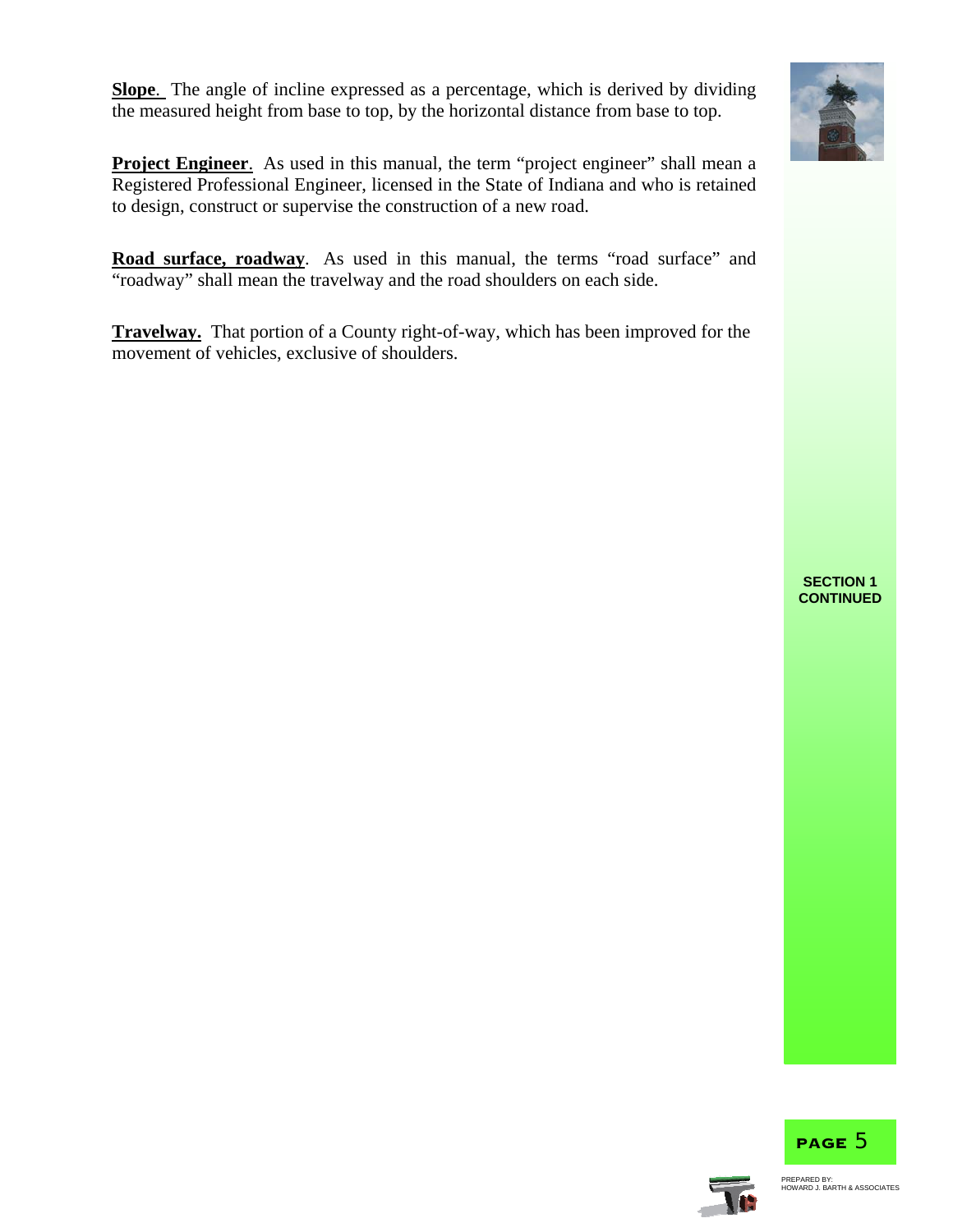## **SECTION 2: UTILITY CONSTRUCTION PERMITS AND STANDARDS**



#### **2.1 APPLICABILITY**

- A. Prior to the start of construction of public or private utility projects within Decatur County rights-of-way, the applicant or utility shall obtain a permit for such use from the Decatur County Highway Department. The permit shall be applied for and granted in the name of the utility, not an individual, unless the utility is a privately owned utility. The fee for a Utility Construction Permit is set by Resolution of the Decatur County Board of Commissioners.
- B. This standard hereby adopts *Decatur County Standards for Construction* in its entirety.
- C. A Utilities permit is required whenever any trenching/boring or pole/pedestal placement is necessary within County rights-of-way or onto roads maintained by Decatur County, even if a permit has been granted for previous work in the same location. The approved permit must be on-site any time work is proceeding. Other work such as brushing that requires traffic control (signs, flaggers, etc.) requires notifying the Decatur County Highway Department 48 hours prior to commencing work. In the event of an emergency, the permittee must immediately notify Decatur County Sheriff's Office at 812-663-8125 and Decatur County Highway Department at 812-663-2682.

#### **2.2 GENERAL**

- A. Not all County maintained roads exist within a County-owned right-of-way, some are prescriptive only. The county, by issuance of the permit, makes no representation as to existence, location or width of right-of-way. It is the Grantees responsibility to determine these items. Though a permit is required on all rights-of-way and publicly maintained roads (deeded or prescriptive), the Grantee is responsible to notify any affected property owners and obtain whatever private easements are necessary. If there is a question whether the work is within the public right-of-way, a permit shall be required, or the utility shall provide evidence to the Decatur County Highway Department to verify that the work is occurring on private property.
- B. Utility installations shall be located to minimize the need for later adjustment, to accommodate future roadway improvements and to provide service access to such installation with minimum interference to roadway traffic. Utility companies shall make specific inquiries as to long-range county road improvement plans in order to minimize both utility customer and road user inconvenience should further road improvements (on existing or new alignment) require adjustment or relocating of the utility. The County reserves the right to require the Grantee to change the location or to remove any structure, structures, lines or pipes authorized by this permit at any time in



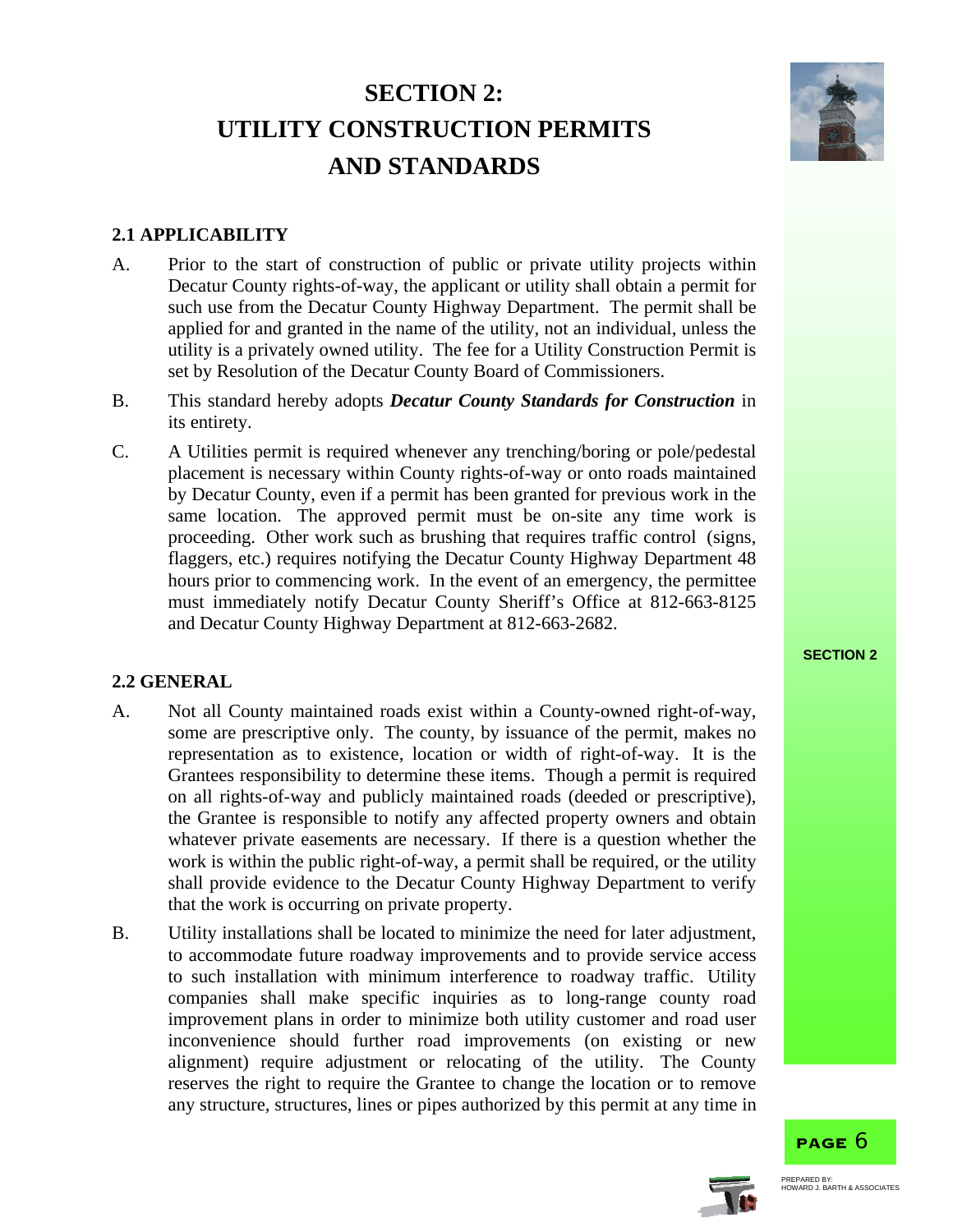order for the County to perform any needed work on or in the right-of-way, said change or removal to be made at the sole expense of the Grantee or their successors or assigns.

C. If the Grantee does not complete the work to the County's specifications, the County may fix the deficiencies and bill the Grantee. The County reserves the right to refuse the issuance of a permit if previous projects have not been completed to the County's satisfaction or required conditions have not been met.

#### **2.3 DESIGN DRAWINGS**

- A. Prior to the start of construction, the applicant or utility shall submit design drawings showing the location of any poles, lines, piping, culverts or any structure or facility located or to be located within the County right-of-way. Work shall not begin until the design drawings have been approved in writing. The drawings shall indicate these locations with respect to the road surface, shoulders and ditches, the right-of-way line, bridges, culverts, drainage structures, driveways, road intersections and any other road improvement structure within the right-of-way. The drawings must be approved by the Decatur County Highway before a permit is issued. The drawings shall at a minimum contain the following:
	- 1. Project name and number
	- 2. North Arrow
	- 3. Scale
	- 4. Distance of installation from shoulder of road (minimum 10' unless specifically approved due to site characteristics) **SECTION 2**
	- 5. Distance or installation from right-of-way (maximum of 5' unless specifically approved due to site characteristics)
	- 6. Depth of installation (from bottom of ditch or flow line of structure)
	- 7. Section drawings of any road crossings or joint trenches (road crossings shall be approximately 90 °)
	- 8. Compaction requirements (in accordance with latest edition of INDOT Standard Specifications)
	- 9. Location of all valves, hydrants, services, pedestals, poles, etc.
	- 10. Above ground markings and locator tape or wire
	- 11. Traffic control plan or signs
- B. Record drawings showing accurate locations of all elements of the project are to be submitted to the Decatur County Highway Department within 45 days of completion of the project and will be maintained in the road files.
- C. All construction shall proceed in compliance with the standards set forth in this section, the latest edition of the *INDOT Standard Specifications*, the terms of the construction permit and the approved design drawings submitted. Depending on the complexity of the project, the Decatur County Highway Department may, at it's discretion, require that design drawings bear the stamp of a professional engineer licensed in the State of Indiana.



## **CONTINUED**



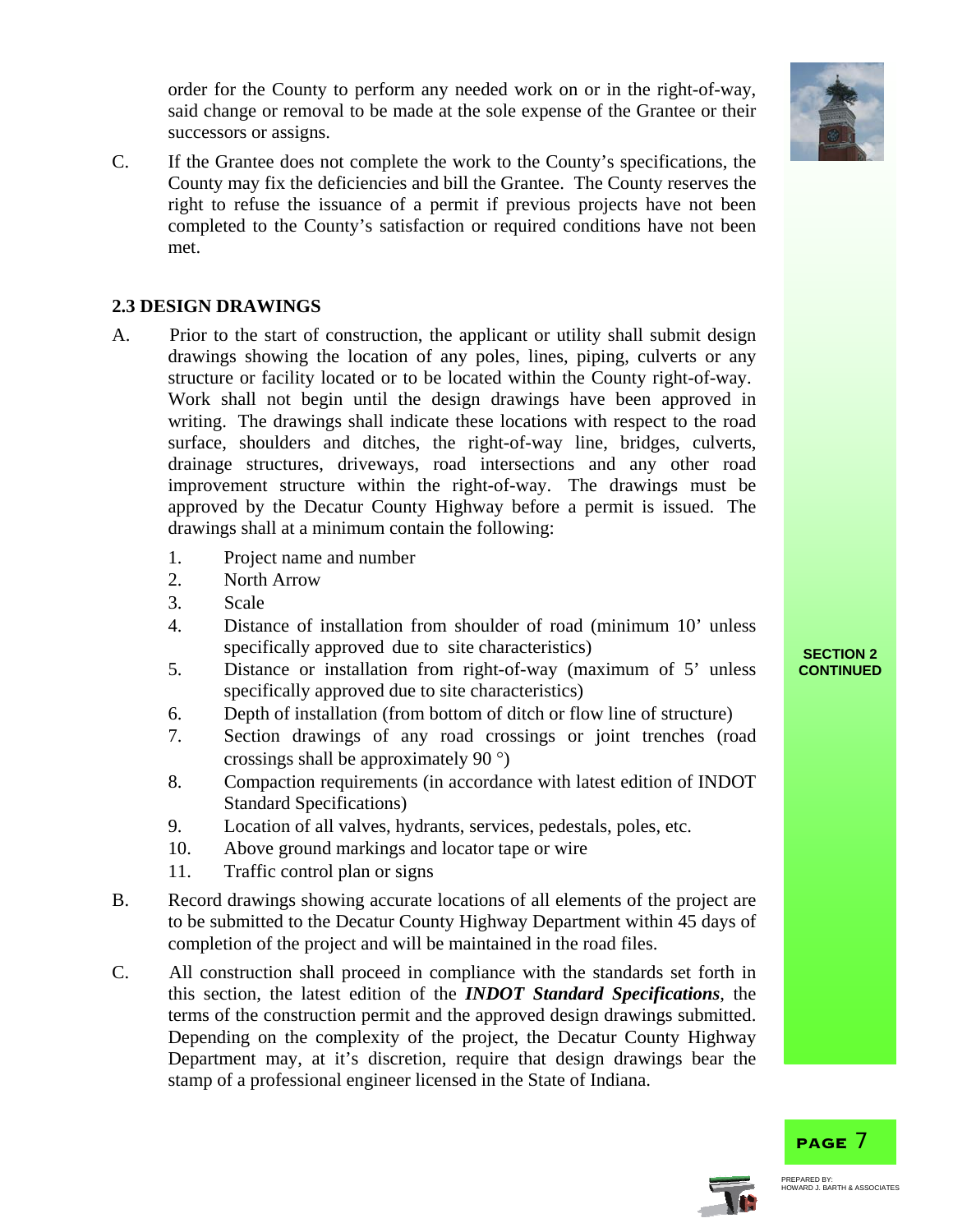#### **2.4 STANDARDS FOR UTILITY PLACEMENT AND CONSTRUCTION**

- A. Utility lines shall be installed under the road surface using techniques which do not require a cut through the road surface, such as tunneling, burrowing or driven pipe. It is County policy that unless site characteristics prohibit, all utility crossings on roads with a hard surface shall be accomplished in a manner that will not disturb the surfacing.
- B. Utility line crossings of a road should be as near a right angle (normal) to the road centerline as practicable.
- C. Longitudinal installation should be located as near as practicable to the rightof-way line and on uniform line and grade. With exception to utility line crossings, no utilities shall be installed under the roadway.
- D. Spoils shall be cast away from the roadway whenever practicable. The roadway must be swept or otherwise cleaned at the end of each working day. All trenches left open at the end of the day shall have barricades in accordance with the latest edition of the MUTCD (*Manual on Uniform Traffic Control Devices*). A maximum of 50 feet of open trench will be allowed at the end of the working day.
- E. If, in the determination of the Decatur County Highway Department or the project engineer, weather conditions prohibit proper installation, work shall be stopped.
- F. Where utility cables, water lines, and sewer lines cross a road or right-of-way such cables and lines shall be encased in a conduit or secondary encasement extending two (2) feet beyond the ditch line or to the edge of any fill within the right-of-way.

#### **2.5 ABOVE GROUND UTILITIES**

- A. Power poles and other above ground utility objects should be placed outside of the defined clear zone areas. They shall utilize a breakaway design to the greatest extent possible. Installation of power poles and other above ground utility objects will not be permitted in sidewalks, or pedestrian/bicycle pathways.
- B. Location of poles shall be compatible with driveways, intersections and other roadway features (i.e., they shall not interfere with sight distance, roadway signing, traffic signals, culverts etc.) Where possible, utilities shall share facilities so that a minimum number of poles are needed.
- C. Whenever practicable, relocation of poles or obstacles shall be made away from the existing roadway. Costs of relocating poles or obstacles to achieve these standards are the responsibility of the developer whose project necessitates compliance with these Standards. This is not intended to prevent the developer from making financial arrangements with an appropriate utility or other owner of the obstacle to accomplish removal of the pole or obstacle.



#### **SECTION 2 CONTINUED**

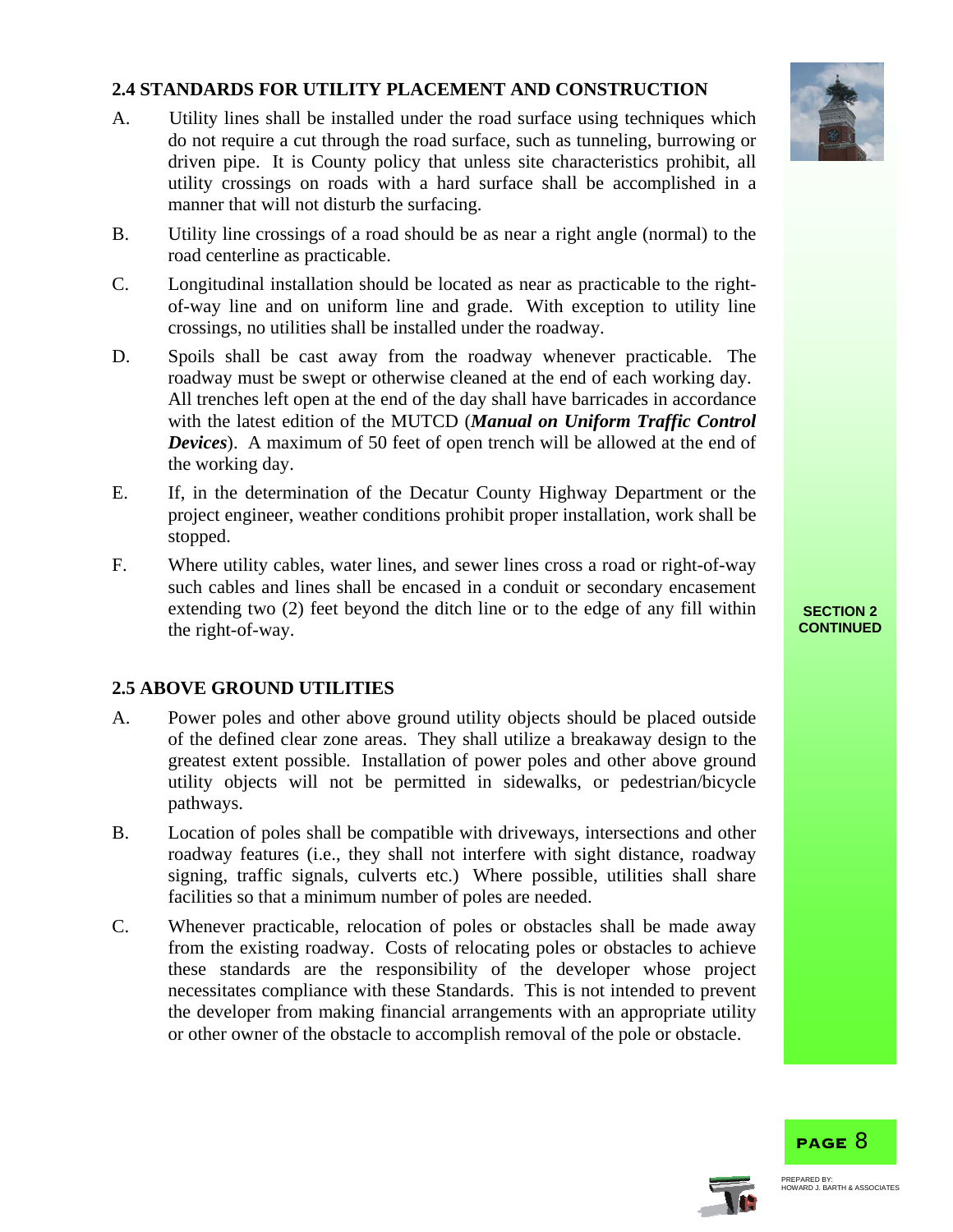#### **2.6 RESTORATION REQUIREMENTS**

- A. Existing drainage ditches, culverts, etc., shall be kept clean at all times and temporary diversion of any drainage system will not be permitted without the consent of the Decatur County Highway Department. Any drainage culvert, catch basin, manhole, or other drainage structures disturbed by excavation shall be replaced with new material or repaired to the satisfaction of the Decatur County Highway Department. Temporary erosion/sedimentation control measures shall be employed to protect adjacent property and storm drain facilities in accordance with Rule 5 and Decatur County Erosion Control Standards.
- B. Any disturbance of the travel surface, shoulders, ditches drainage or traffic control devices shall be repaired and restored to its prior condition or better. If trenches or pavement settling should occur within two (2) years of the installation of the utility, repairs shall be made by the applicant or utility as directed by the Decatur County Highway Department and at no cost to the County. If the applicant fails to make the necessary repairs, the County may initiate the repair and bill the applicant or utility to make the necessary repairs. No new construction permits within county rights-of-way will be issued to the applicant or utility until such claim has been settled.
- C. Upon completion of construction of the lines and facilities, all rubbish and debris shall be immediately removed and the roadway and the roadside shall be left neat and presentable to the satisfaction of the County.
- D. All areas within the County right-of-way which have been disturbed or denuded of vegetation shall be reseeded in accordance to *INDOT Standard Specifications* as soon as possible after utility construction is completed in accordance with Rule 5 and to the satisfaction of the Decatur County Highway Department.

#### **2.7 PUBLIC SAFETY**

A. No construction work shall be started on utility placement until the Decatur County Highway Department has given notice to the applicant or utility to proceed. The Decatur County Sheriff's Office shall be notified by the applicant or utility of the date(s) and time(s) of full or partial road closures associated with the utility placement to allow for any rerouting of emergency vehicles that may be necessary. The applicant or utility shall publish a notice of any full road closures in a locally distributed newspaper at least two (2) weeks in advance of the closure, stating the date and location of the closure, and the estimated duration of the closure. The applicant or utility shall also post sign on the road where a full closure is to occur at least two (2) weeks prior to the closure notifying the traveling public of the dates, times and duration of the closures. Alternative forms of public notification may be considered on local access dead end roads. These alternatives shall be approved by the Decatur County Highway Department at least two (2) weeks prior to the closure.



#### **SECTION 2 CONTINUED**

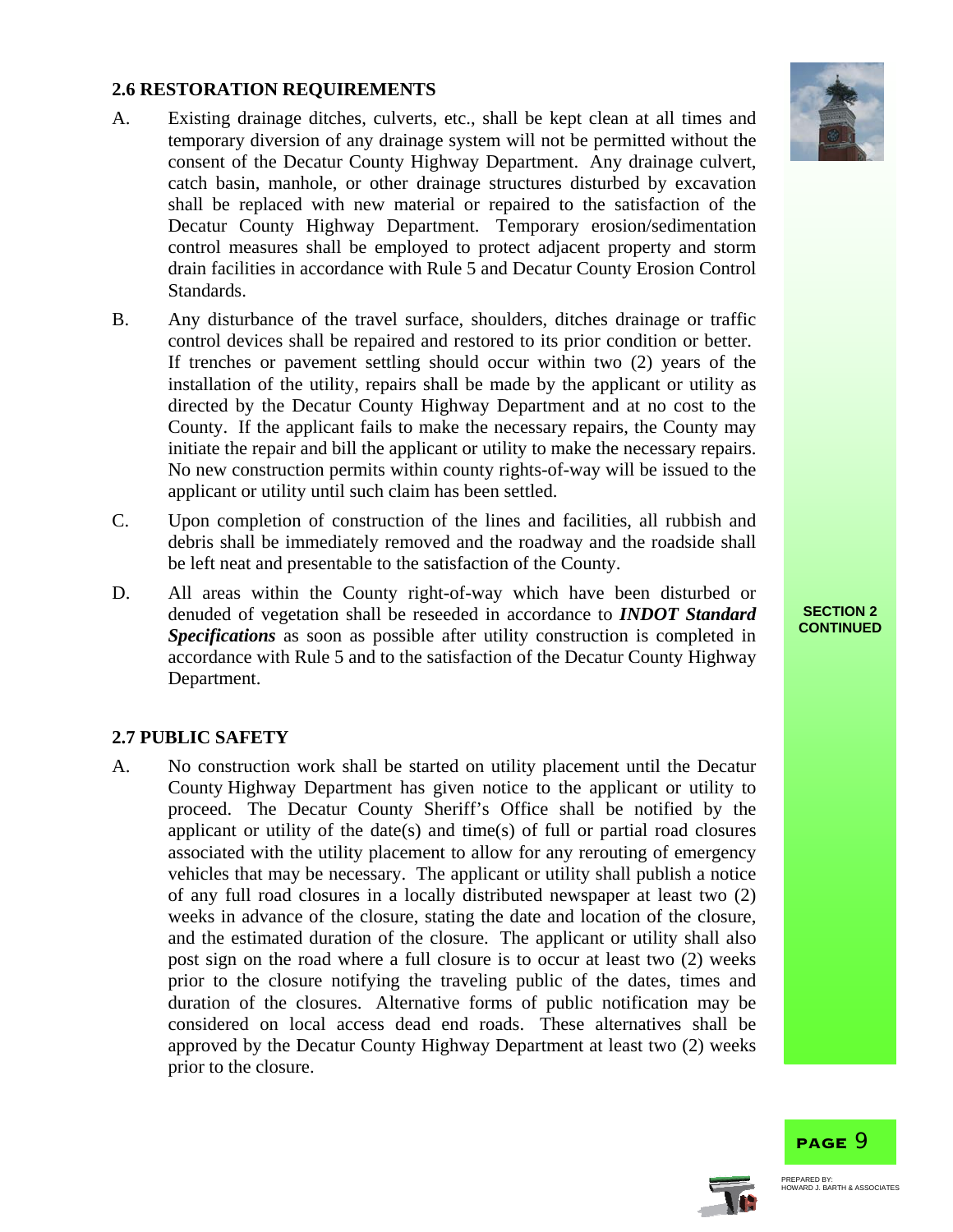B. If, in the opinion of the Decatur County Highway Department, weather conditions deteriorate to the point where the traveled roadways are unsafe for the public or detrimental to the restoration of the roadway, excavation shall cease immediately and cleanup shall be promptly accomplished.



D. Equipment parking and materials storage shall be as far from the road surface as feasible in a location approved by the Decatur County Highway Department. Equipment or materials left overnight within thirty (30) feet of the road surface shall be marked and/ or protected, so as not to constitute a hazard to the traveling public. This section shall not be construed to authorize trespassing upon private lands adjacent to County roads or rights-of-way for the purpose of construction, equipment parking or materials storage.

#### **2.8 PRECONSTRUCTION CONFERENCE**

A. Prior to the start of construction, the applicant and/or utility and contractor shall attend and preconstruction conference to be conducted by the Decatur County Highway Department.







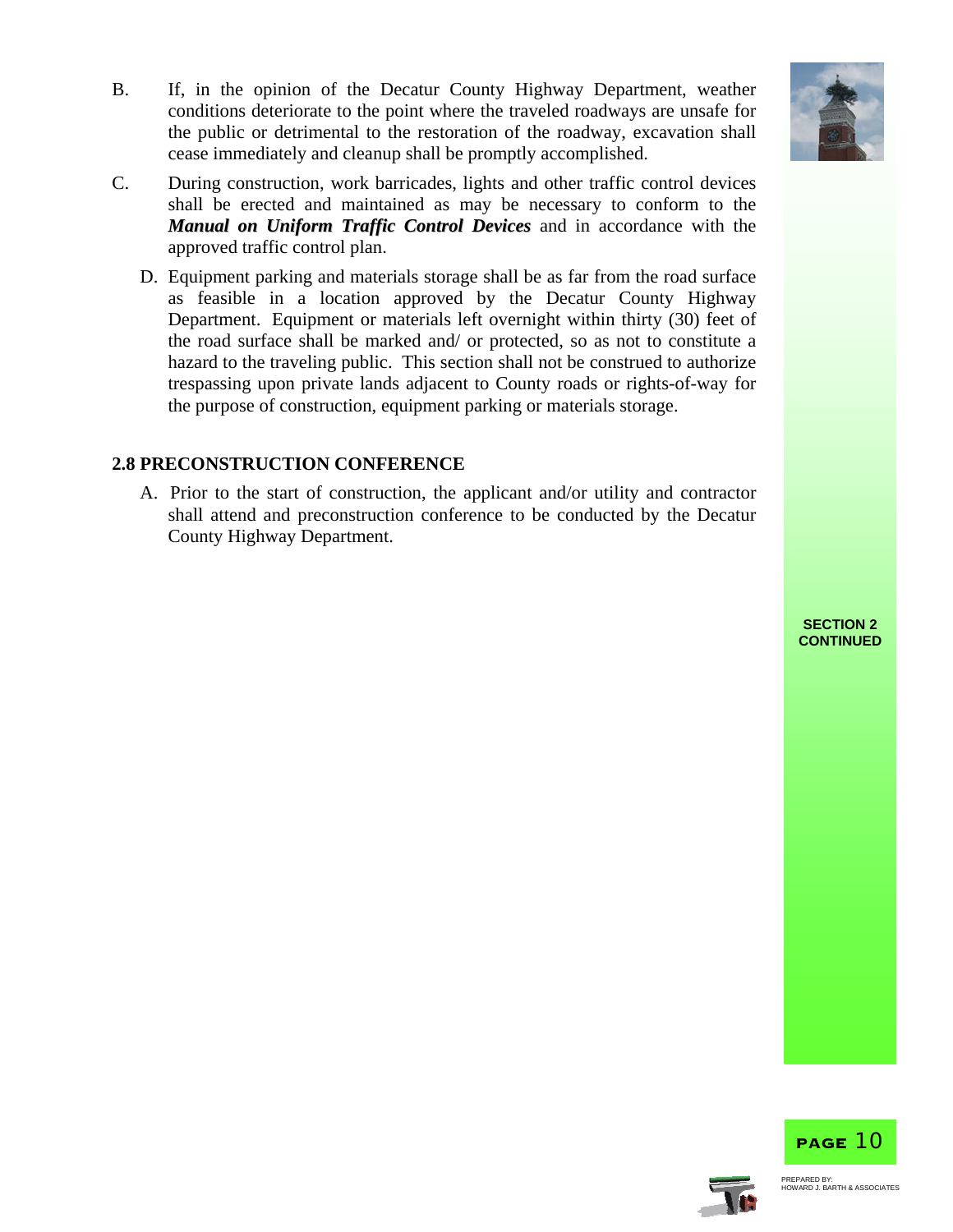## **SECTION 3: APPROACH PERMITS AND STANDARDS (DRIVEWAYS AND ROAD APPROACHES)**



#### **3.1 APPLICABILITY**

- A. A permit shall be required for construction of all new approaches to County Roads, and for existing approaches thereto which are altered in any way. The permits are to be issued by the Highway Superintendent of Decatur County. Applications shall be accompanied by a drawing showing the design and location of the approach and any culverts, traffic control devices or other structures associated with the approach construction. A vicinity map shall accompany the application showing the location of the County right-of-way, and the travel way for a distance of five hundred (500) feet in each direction from the new access. Other intersections, approaches and driveways shall be shown upon the vicinity map. From the date of receipt of a complete permit application, an initial inspection will be made by Decatur County Highway within 15 business days. Construction shall not begin until the permit has been issued.
- B. This Standard hereby adopts all requirements and instructions on the approach **SECTION 3**<br>**SECTION 3**
- C. It is the applicant's responsibility to contact all utilities and "IUPPS" prior to the start of construction.
- D. For the purposes of this Section, the term "approach" shall be used to mean all entrances and intersections for three or more residences or any commercial or industrial access including temporary roads. The term "driveway" shall be used to mean an entrance for two or less residences.
- E. The standards within this section shall be applicable to that portion of new entrances located within a County right-of-way, or entering upon a County maintained road.
- F. Any changes in the type of road surface or use shall require a permit.

#### **3.2 GENERAL**

- A. Access to State Highways is regulated by the Indiana Department of Transportation (INDOT). The property owner is responsible to coordinate with INDOT for satisfactory completion of any requirements.
- B. Decatur County reserves the right to restrict access onto County roads. In new subdivisions, the developer may be required to provide joint access to lots with frontage of less than 300 feet. Corner lots will be required to access on the roadway with the lowest classification and as close as practicable to the property line most distant from the intersection. All construction of accesses shall confirm with the standards within this Section and with the terms of the permit issued.



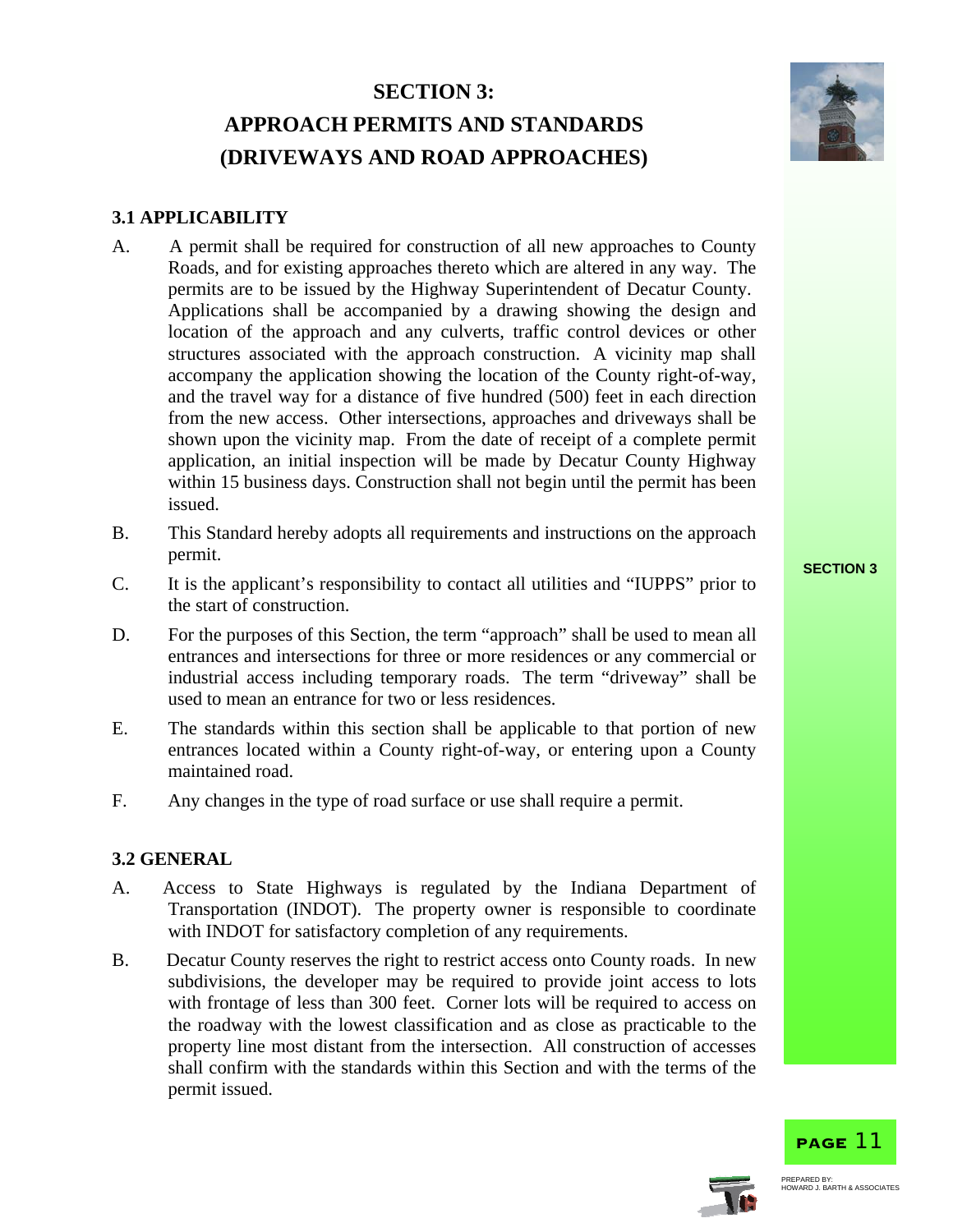

- C. Accesses shall be designed so that backing maneuvers from or onto a public road will not occur.
- D. The County may require a traffic impact study for subdivisions, multi family residences, commercial or industrial accesses. The costs of the study shall be the responsibility of the applicant.

#### **3.3 STANDARDS**

 That portion of any new access within a County right-of-way or entering onto county maintained roadways shall comply with the following standards:

A. The location, design and configuration of the access shall conform to the specifications and dimensions shown in *Figure 3.3.1*.

| <b>ITEM A</b>                  |                 |                  |              |  |  |
|--------------------------------|-----------------|------------------|--------------|--|--|
| Type of<br><b>Intersection</b> | <b>Arterial</b> | <b>Collector</b> | <b>Local</b> |  |  |
| Signalized                     | <b>230</b>      | 175'             | 50'          |  |  |
| Non-Signalized                 | 115'            | 75'              | 50'          |  |  |

| <b>Speed Limit</b> | <b>Arterial</b> | <i>Collector</i> | Local | way<br>≔ |
|--------------------|-----------------|------------------|-------|----------|
| $<$ 40 MPH         | 275'            | 185'             | N/A   |          |
| $>40$ MPH          | 275'            | <b>230</b>       | N/A   |          |



**SECTION 3 CONTINUED**

Distances shall be measured from edge of pavement

#### **Figure 3.3.1 Entrance onto County Highway Right-Of-Way**

- B. No new access on collectors or arterial roads shall be located within three hundred and thirty (300) feet of an existing access, or the intersection or two public road rights-of-way. On local roads, no new access should be located within one hundred fifty (150) feet from any existing access or the intersection of two public road rights-of-way.
- C. New accesses shall intersect the roadway at an angle of between seventy-five (75) and ninety (90) degrees, and as close to ninety (90) degrees as possible.
- D. Proper precautions shall be taken to provide and maintain adequate drainage of County roads. Any interference to drainage to the County road caused by applicant or his agents will be corrected by Decatur County at the expense of the applicant or permittee. Culverts under new accesses and located within a County right-of-way shall have a minimum diameter of twelve (12) inches and shall be of materials approved by the Decatur County Highway Department. Culverts shall be located and sized so as to form a continuation of the existing roadside drainage system and shall extend beyond the toe of any fill placed in association with the access. An engineering hydraulics



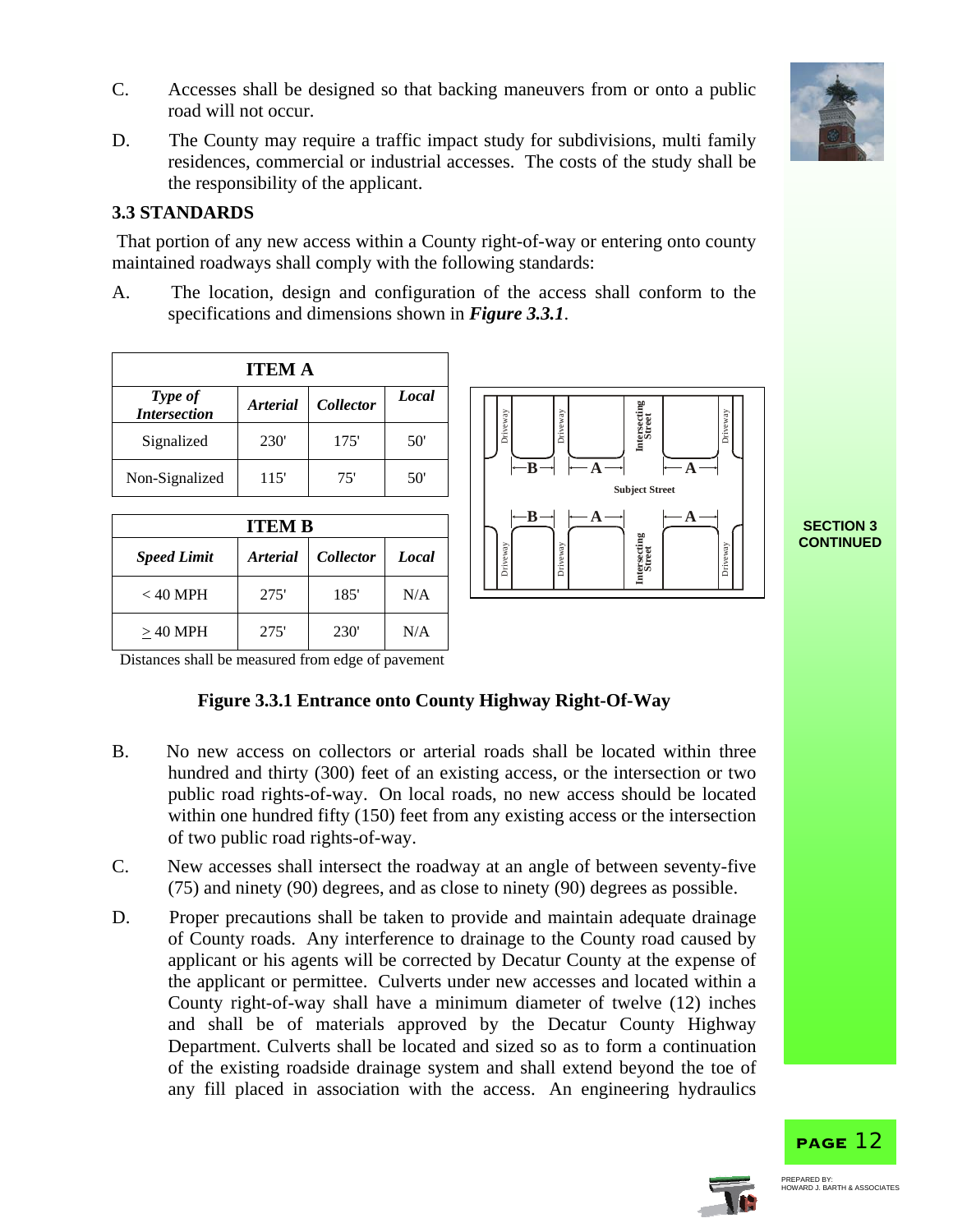study may be required to size the culvert at the discretion of the Decatur County Highway Department. The cost of the study shall be at the expense of the applicant.

- E. Reasonable effort shall be made to ensure all new approaches slope downward from the roadway. On a new driveway approach, the slope of the driveway from the shoulder of the County road shall be no greater than four percent (4%) negative grade and no less than two percent (2%) negative grade for a minimum distance of 15 feet from the County road shoulder. On a new road approach, the slope of the roadway from the County road shall be no greater than four percent (4%) negative and two percent (2%) negative grade for a minimum distance of 50 feet from the existing edge of the County road pavement. The approach shall be designed as to prevent surface water runoff from reaching the County roadway.
- F. The minimum sight distance for new approaches entering arterial, collector or local access roads shall be the minimum as stated in *Table 3.3.1*. Permittee shall be required to perform necessary brush removal to maintain sight distance.

| Operating Speed $\begin{array}{ c c c c c c } \hline 25 & 30 & 35 \\ \hline \end{array}$ |     |  |                                                                                                 |  | 40   45   50   55   60 |  |
|------------------------------------------------------------------------------------------|-----|--|-------------------------------------------------------------------------------------------------|--|------------------------|--|
| Residential                                                                              |     |  | 175   210   245   281   315   350   385   420   455                                             |  |                        |  |
| Commercial                                                                               | 250 |  | $\vert$ 300 $\vert$ 350 $\vert$ 400 $\vert$ 450 $\vert$ 500 $\vert$ 550 $\vert$ 600 $\vert$ 650 |  |                        |  |

**Table 3.3.1 Minimum Sight Distance Requirements SECTION 3** 





G. In addition to the design and location of new access points with adequate sight distance, an adequate sight triangle shall also be maintained. Sight triangles are areas clear of visual obstruction to allow for the safe egress of vehicles from an access point, including an intersecting street onto a roadway. Sight triangles shall conform to the distances detailed in *Figure 3.3.1*.







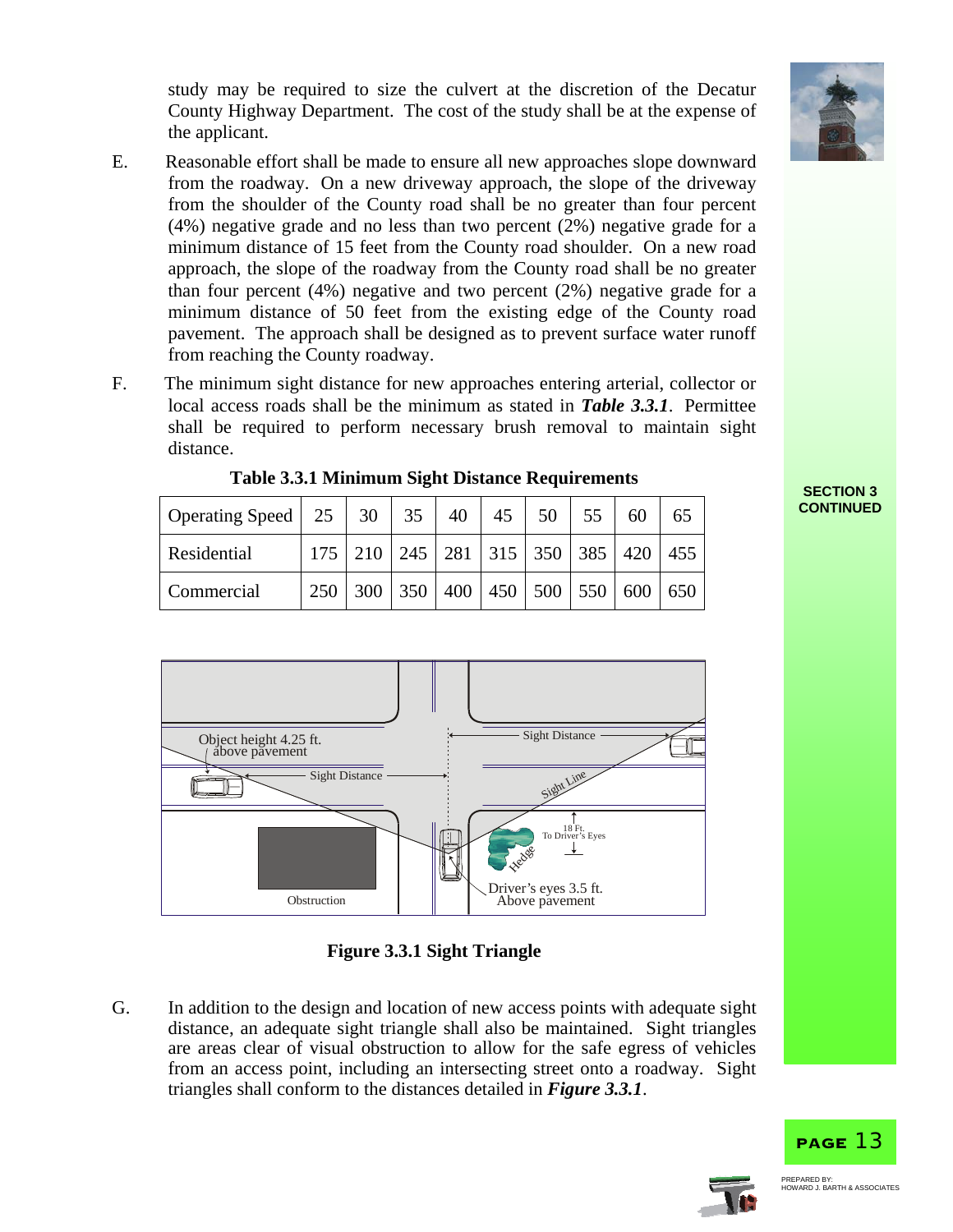

- H. During construction of approaches, such barricades, signs, and other traffic control devices shall be erected and maintained in conformance with the latest edition of the *Manual on Uniform Traffic Control Devices* and in accordance with the approved traffic control plan.
- I. The provisions of this Manual shall not affect accesses or approaches in existence at the time of adoption of this Manual, but any alteration of such accesses shall conform fully with the provisions established herein. The provisions established herein shall likewise not necessarily preclude establishing a new access or approach to any lot or parcel lawfully created prior to the date of adoption of this manual. Such new approaches will be examined by the Decatur County Highway Department on a case-by-case basis, and variances from the strict standards herein may be granted when doing so does not create hazard.

#### **3.4 RESTORATION REQUIREMENTS**

- A. Existing drainage ditches, culverts, etc., shall be kept clean at all times and temporary diversion of any drainage system will not be permitted without the consent of the Decatur County Highway Department. Any drainage culvert, catch basin, manhole or other drainage structures disturbed by excavation shall be replaced with new material or repaired to the satisfaction of the Decatur County Highway Department. Temporary erosion/sedimentation control measures shall be employed to protect adjacent property and storm drain facilities in accordance with Rule 5 and *Decatur County Erosion Control Standards.*
- B. Any disturbance of the travel surface, shoulders, ditches drainage or traffic control devices shall be repaired and restored to its prior condition or better. If surface or pavement settling should occur within one (1) year of the installation of the approach, repairs shall be made by the applicant as directed by the Decatur County Highway Department and at no cost to the county. If the applicant fails to make the necessary repairs, the County may initiate the repair and bill the applicant. No new permits within County rights-of-way will be issued to the applicant until such claim has been settled.
- C. Upon completion of construction of the approach, all rubbish and debris shall be immediately removed and the roadway and the roadside shall be left neat and presentable to the satisfaction of the County.
- D. All areas within the County right-of-way which have been disturbed or denuded of vegetation shall be reseeded, in accordance to *INDOT Standards Specifications*, as soon as possible after construction is completed to the satisfaction of Rule 5 and the Decatur County Highway Department.

#### **3.5 PENALTY**

 A. Any person who violates any of the provisions of the Ordinance and this Highway Standards Manual, in addition to any civil action available above in this ordinance and this manual, shall be guilty of a misdemeanor and shall be punishable by imprisonment in a county jail not exceeding six months, or by a fine not exceeding \$500.00, or by both fine and imprisonment.

#### **SECTION 3 CONTINUED**



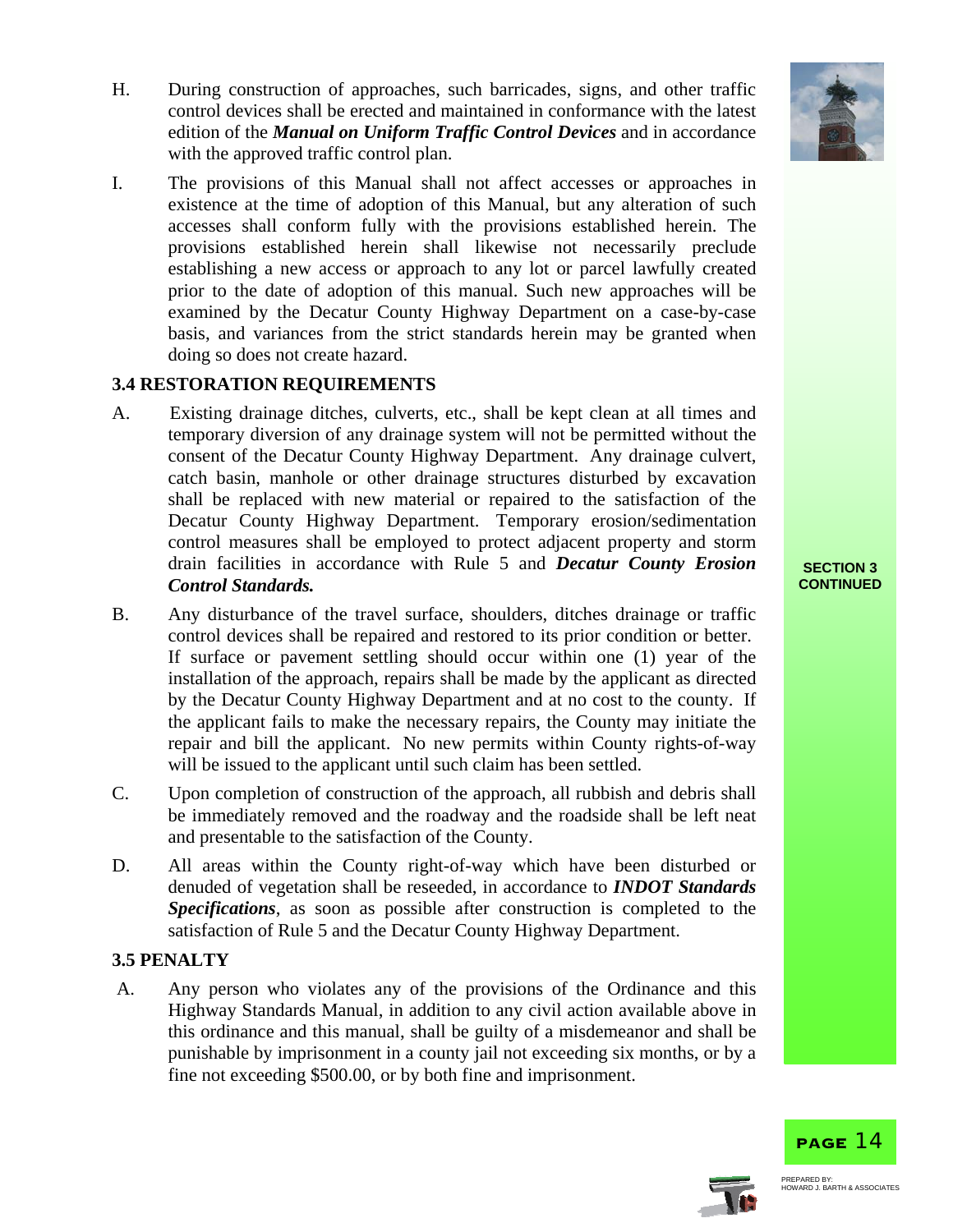B. A separate violation shall be deemed to have occurred for each construction, placement, installation, enlargement or extension, or structure subject to the parameters of this manual.





**SECTION 3 CONTINUED**



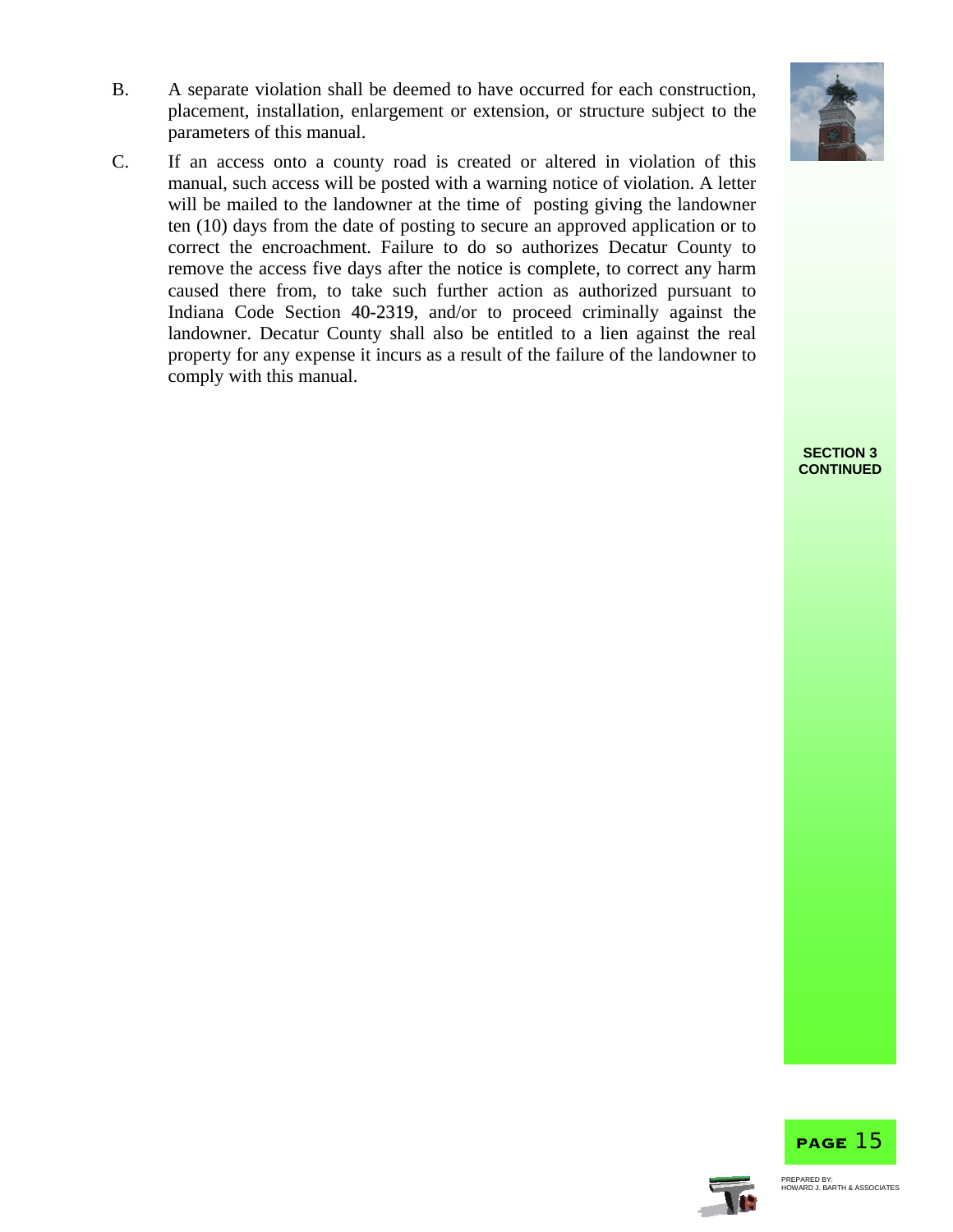#### **SECTION 4:**

#### **STANDARDS FOR NEW ROAD CONSTRUCTION**



#### **4.1 GENERAL REQUIREMENTS**

These standards are based upon the American Association of State Highway nd Transportation Officials, (AASHTO) *Policy on Geometric Design of Highways and Streets*, current edition. Design criteria set forth by AASHTO shall serve as guidelines for the design of all new roads proposed for dedication to Decatur County.

#### **4.2 ROADWAY CLASSIFICATION**

All of Decatur County's roadways are functionally classified in accordance with Federal Highway Administration rules. These classifications determine, among other things, construction design parameters and other required geometry including minimum right of way widths. Road classification also plays a role in maintenance priorities and eligibility for Federal Highway funding. A map showing current classifications of Decatur County roads is on file at the Decatur County Highway Department office.

#### **4.3 RIGHT OF WAY REQUIREMENTS**

All new roads proposed for dedication to Decatur County shall have a minimum right of way based on the classification of the roadway. Following are the classifications along with their respective minimum right-of-way widths.

#### **Table 4.3.1 Roadway Classification Right-Of-Way**

**SECTION 4**

## *Roadway Classifications*

| Roadway Classifications<br>(all measurements in feet)                                 | <b>Right-of-Way Width</b> |
|---------------------------------------------------------------------------------------|---------------------------|
| <b>Arterial</b>                                                                       | 80                        |
| <b>Major Collector</b>                                                                | 60                        |
| <b>IMinor Collector</b>                                                               | 60                        |
| Local Access Road                                                                     | $50*$                     |
| * In most cases, new roads proposed for dedication will be classified as local roads. |                           |

Additional right-of way width may be required to accommodate extreme cut or fill sections. Cul-de-sacs shall have a minimum radius of 70 feet of dedicated right-ofway.

All intersections of right-of-way lines at roadway intersections and at cul-de-sac bulbs shall have a minimum radius of twenty-five (25) feet.



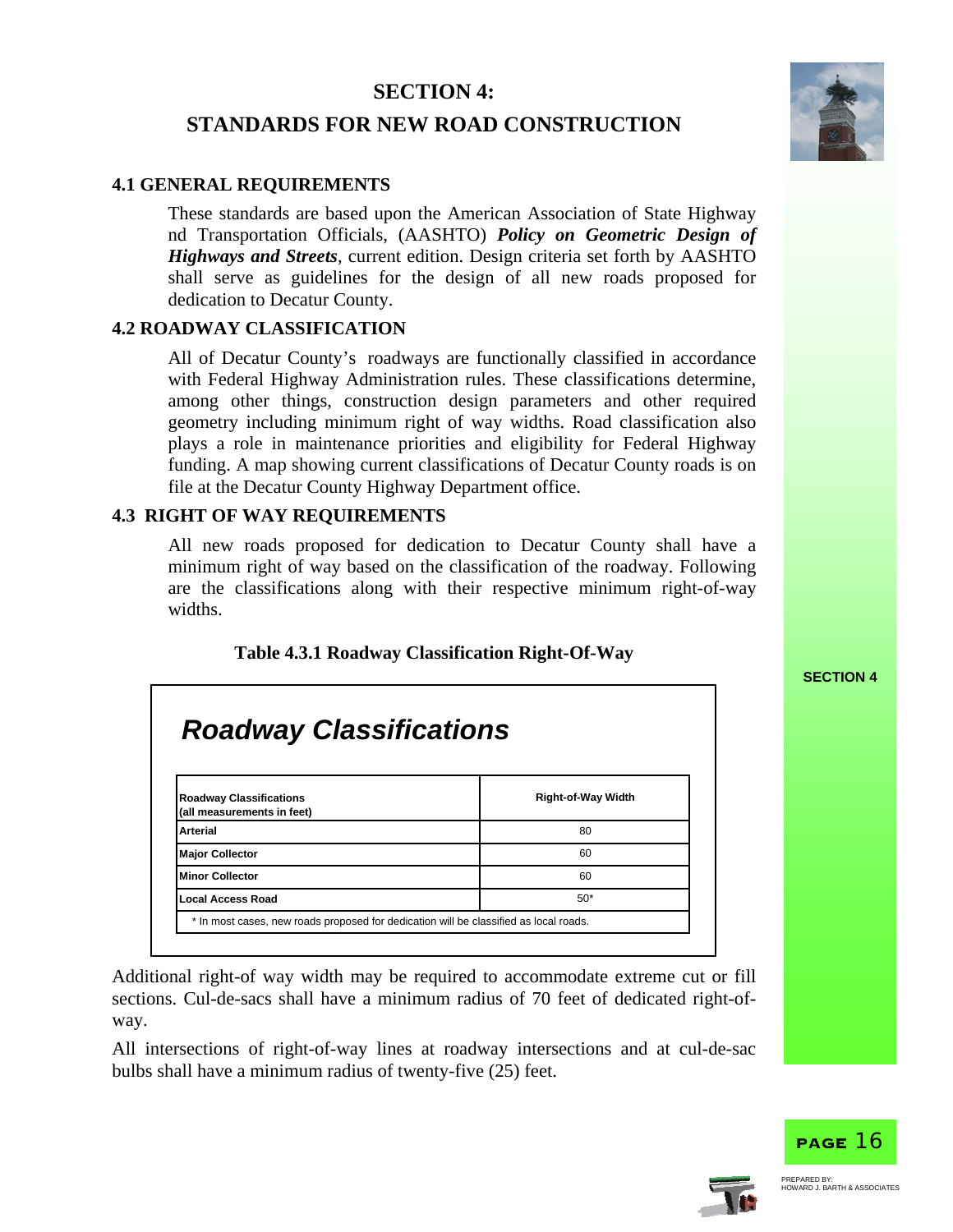

## *Cul-de-sac Design Standards*

| Design Standard              |                                                  | <b>Residential Street</b> |                                            | <b>Non-Residential Street</b> |  |  |
|------------------------------|--------------------------------------------------|---------------------------|--------------------------------------------|-------------------------------|--|--|
| (all measurements in feet)   | Urban                                            | Rural                     | Urban                                      | Rural                         |  |  |
| <b>Right-of-Way Radius</b>   | 60                                               | 60                        | 60                                         | 60                            |  |  |
| <b>Pavement Radius</b>       | 50                                               | 50<br>50                  |                                            | 50                            |  |  |
| <b>Curb Requirement</b>      | Vertical/Rolled                                  |                           | Vertical/Rolled                            |                               |  |  |
| Pavement/Sidewalk Separation | 2 ft min*                                        |                           | 2 ft min*                                  |                               |  |  |
| Sidewalk Width               | 4 feet - 1 and 2 family<br>5 feet - multi-family |                           | 6 feet - commercial<br>4 feet - industrial |                               |  |  |
| <b>Maximum Grade</b>         | 7%                                               | 7%                        | 5%                                         | 5%                            |  |  |
| Minimum Grade                | 0.6%                                             | 0.6%                      | 0.6%                                       | 0.6%                          |  |  |

**SECTION 4 CONTINUED**



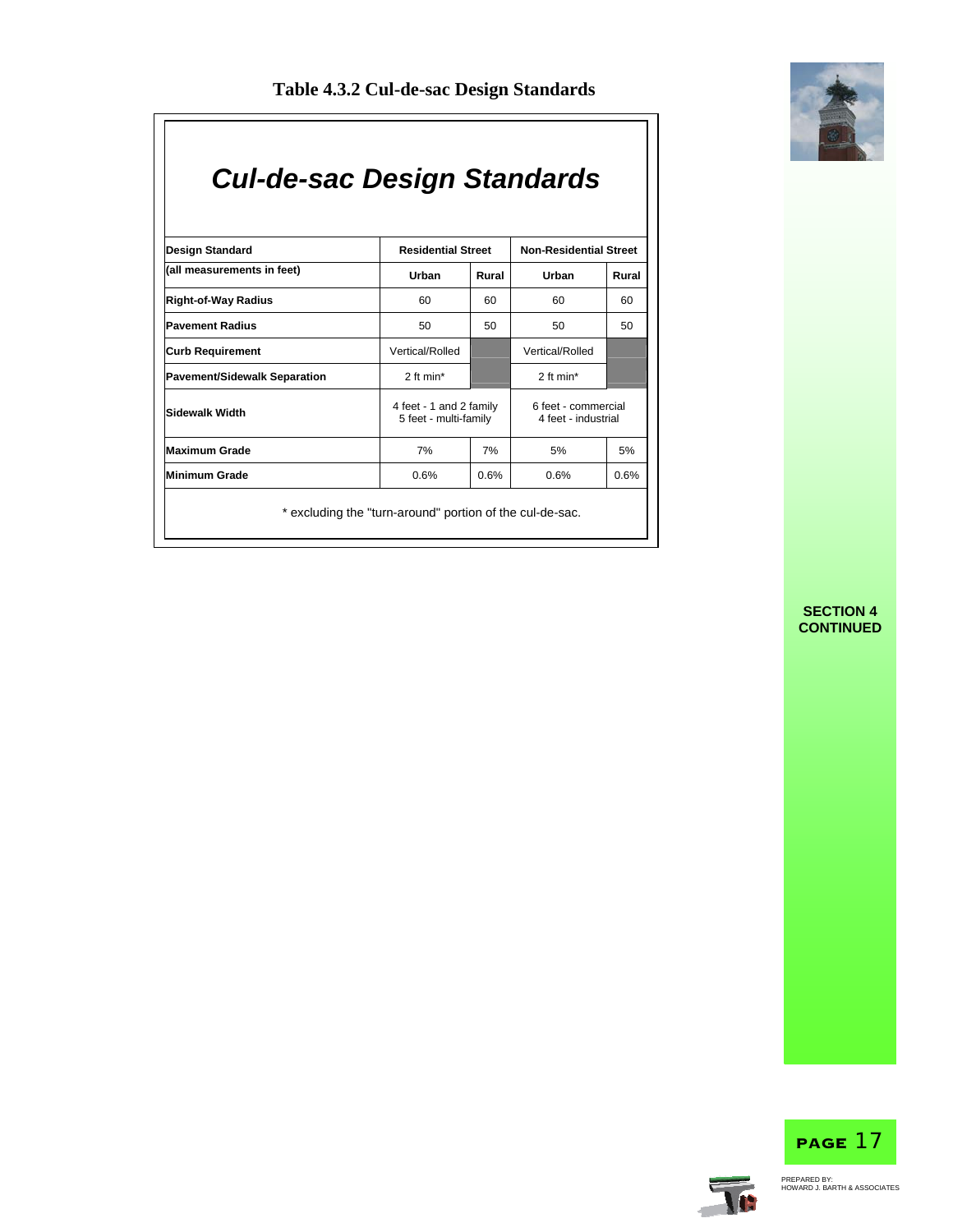

#### **4.4 DESIGN CRITERIA**

The following specific design criteria, *Table 4.4.1,* shall apply to all roads proposed for dedication to Decatur County.

| <b>Street Geometric Design Standards</b>   |                             |                             |                             |  |  |  |
|--------------------------------------------|-----------------------------|-----------------------------|-----------------------------|--|--|--|
| <b>Design Parameter</b>                    | <b>Arterial</b>             | Collector                   | <b>Local Access</b>         |  |  |  |
| <b>Vertical Grades</b>                     | Maximum<br>6.0%             | Maximum<br>11%              | Maximum<br>12%              |  |  |  |
| <b>Horizontal Curvature *</b>              | Minimum Radius<br>$300$ ft. | Minimum Radius<br>$250$ ft. | Minimum Radius<br>$150$ ft. |  |  |  |
| Design Speed<br>35-55 mph                  |                             | 35-45 mph                   | 25-35 mph                   |  |  |  |
| <b>Super Elevations</b>                    | 0.06 ft. per foot           | 0.06 ft. per foot           | Not Required                |  |  |  |
| <b>Minimum Runoff Length **</b>            | $150$ ft.                   | $120$ ft.                   | N/A                         |  |  |  |
| Angles of Intersection<br>75-90 degrees    |                             | 75-90 degrees               | 75-90 degrees               |  |  |  |
| <b>Width of Roadway</b>                    | 50 ft.                      | 48 ft.                      | 40 ft.                      |  |  |  |
| <b>Width of Travelway</b>                  | 28 ft.                      | 28 ft                       | 24 ft                       |  |  |  |
| * Radius measured to centerline of roadway |                             |                             |                             |  |  |  |

#### **Table 4.4.1 Street Geometric Design Standards**

sured to centerline of roadway

\*\* From full super elevation to full crown section

Minimum stopping sight distance (driver eye level at 3.5 feet above road surface, object at 6" above road surface) shall be 250 ft. All vertical curves shall be designed to meet this criteria.

Radius of roadway edge at intersections shall be 25 ft.

Downgrade and upgrade approaches to existing County road or highway shall not exceed 2% for the last 25 feet of the approach, unless otherwise pre-approved.

Cut and fill slopes shall not exceed 2:1 (unless otherwise approved by the County)

Subgrade shall be established at 2-4% crown before placement of sub-base or base materials.

**SECTION 4 CONTINUED**



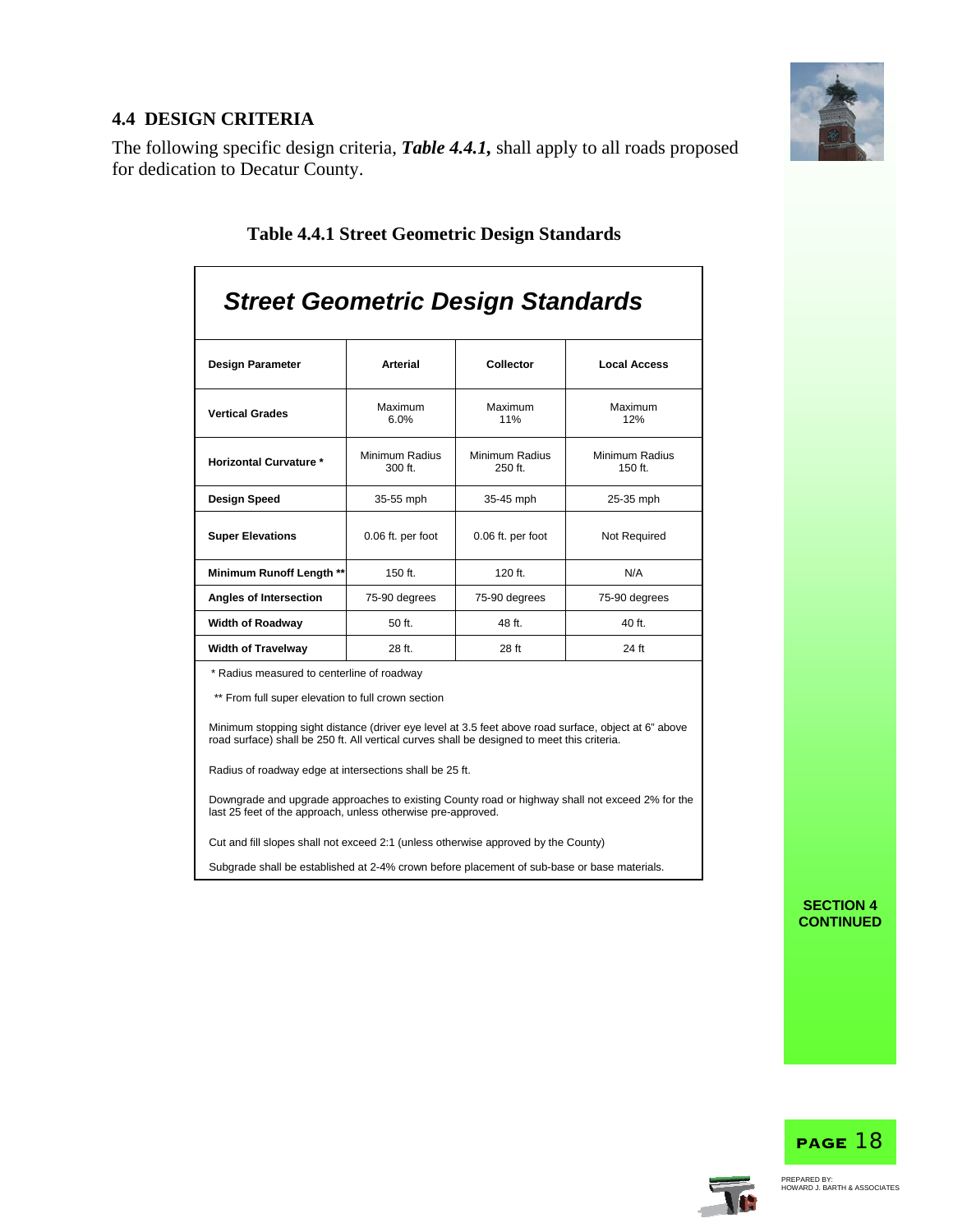

#### **Table 4.4.2 Road Structure Schedule**

## *Road Structure Schedule*

| <b>Class of Roadway</b>         | Arterial | Collector | <b>Local Access</b> |  |
|---------------------------------|----------|-----------|---------------------|--|
| Sub-base (Compacted Aggregate)* | 12"      | 12"       | 8"                  |  |
| <b>Asphalt Base</b>             | 4"       | 4"        | 4"                  |  |
| <b>Asphalt Surfacing</b>        | 2"       | 2"        | 2"                  |  |
| Roadway Width (Min)             | 32'      | 32'       | 28'                 |  |
| Right of Way Width (Min)        | 80'      | 60'       | 50'                 |  |







#### **SECTION 4 CONTINUED**



PAGE 19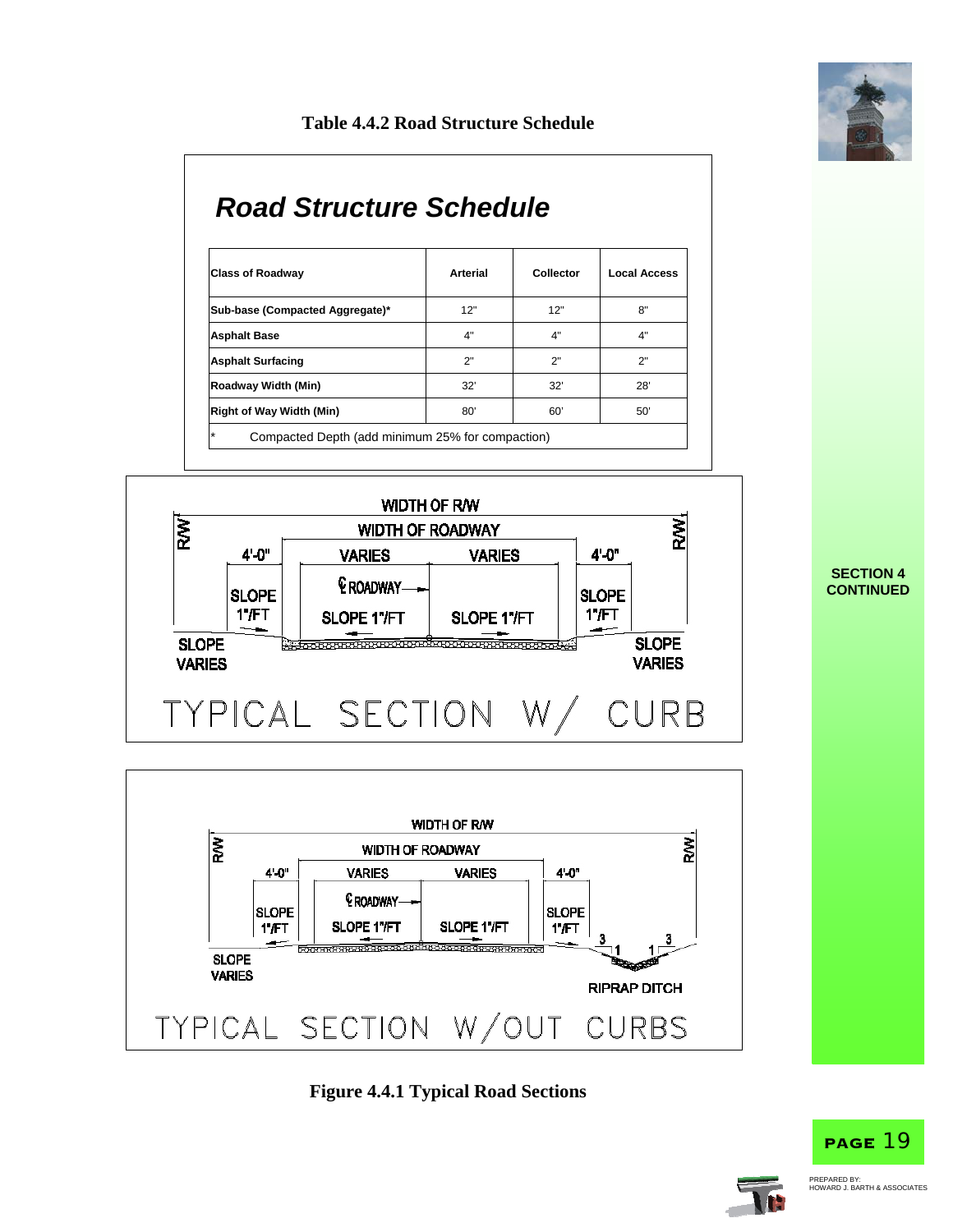

#### **4.5 TRAFFICE STUDIES**

Traffic studies may be required by the Plan Commission in order to assess the impact of a development proposal on the existing and/or planned street system. The primary responsibility for assessing the traffic impacts associates with a proposed development will rest with the developer, while the Plan Commission serves in a review capacity.

The traffic study will be the responsibility of the applicant and must be prepared by a consulting engineering firm with adequate experience in Transportation Engineering and Planning. Upon submission of a draft traffic study, the Plan Commission will review the study data sources, methods and findings. Comments will be provided in a written form. The applicant/developer will then have an opportunity to incorporate necessary revisions prior to submitting a final report. All studies must be approved by the Plan Commission before acceptance.

The applicant should be notified at the pre-application stage whether a traffic study will be required provided adequate information is available to the Plan Commission. If the proposed development appears to generate significant impact on the infrastructure, the applicant will be informed that a traffic study is required. **SECTION 4** 

Transportation consultants are required to discuss with the Plan Commission prior to starting the study. Topics for possible discussion at such meetings will include trip generation, directional distribution of traffic, trip assignment, definition of the study area, intersections requiring critical lane analysis, methods for projecting build-out volume, and needs analysis of pedestrian/bicycle facilities. Specific requirements will vary dependent upon the specific site location being reviewed. No traffic study will be accepted unless the traffic study requirements of this regulation are met, and the applicant has a pre-application meeting with the Plan Commission.

#### **Traffic Study Format**

In order to provide consistency and to facilitate Staff review of the traffic studies, the format that is described in *Table 4.5.1* shall be followed by transportation consultants in the preparation of such studies. The analysis shall be presented in a logical sequence with footnotes where appropriate. A detailed description of the content of a study is detailed in *Transportation Impact Analyses for Site Development*, published by the Institute of Transportation Engineers. The outline in *Table 4.5.1* was taken from that document, and indicates the information that shall be included in a transportation study.





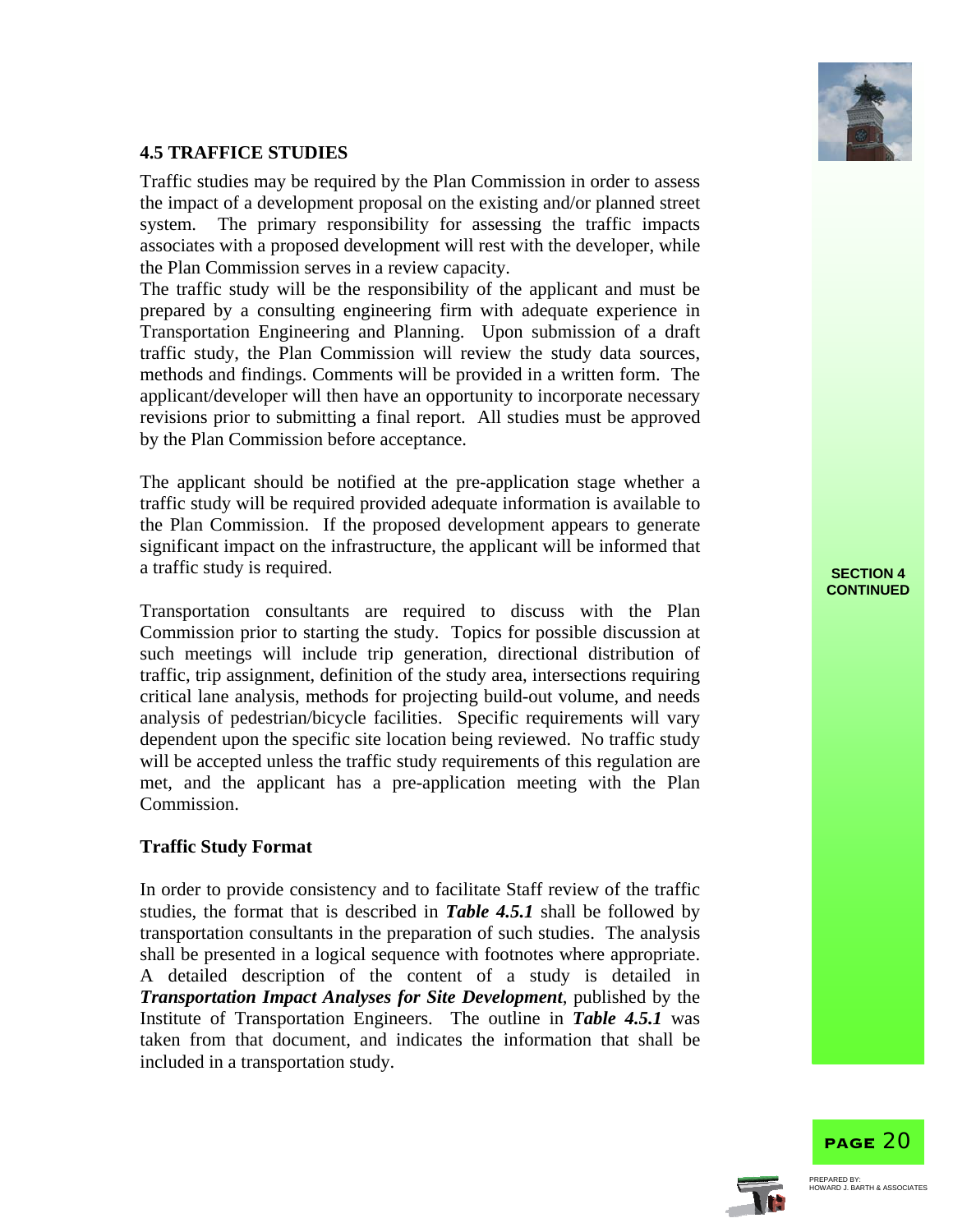

#### **Table 4.5.1 Traffic Study Format**

#### **I. Introduction and Summary**

- A. Purpose of Report and Study Objectives
- B. Executive Summary
	- 1. Site location and study area
	- 2. Development description
	- 3. Principal findings
	- 4. Conclusions
	- 5. Recommendations
- C. Qualifications and experience of firm or individual who prepared the study.

#### **II. Proposed Development (site and nearby)**

- A. Off-site development
- B. Description of on-site development
	- 1. Land use and intensity
	- 2. Location
	- 3. Site Plan
	- 4. Zoning
	- 5. Phasing and timing

#### **III.** Area Conditions

- A. Study Area
	- 1. Area of influence
	- 2. Area of significant traffic impact
- B. Study Area Land Uses
	- 1. Existing land uses
	- 2. Existing zoning
	- 3. Anticipated future development
- C. Site Accessibility
	- 1. Area roadway system
		- a. Existing
		- b. Future
	- 2. Traffic volumes and conditions
	- 3. Transit service and Pedestrian/Bicycle facilities
	- 4. Existing relevant transportation system management programs
	- 5. Other as applicable

#### **IV. Projected Traffic**

- A. Site Traffic (each horizon year)
	- 1. Trip generation
	- 2. Trip distribution
	- 3. Modal split
	- 4. Trip assignment



PAGE 21

## **SECTION 4<br>CONTINUED**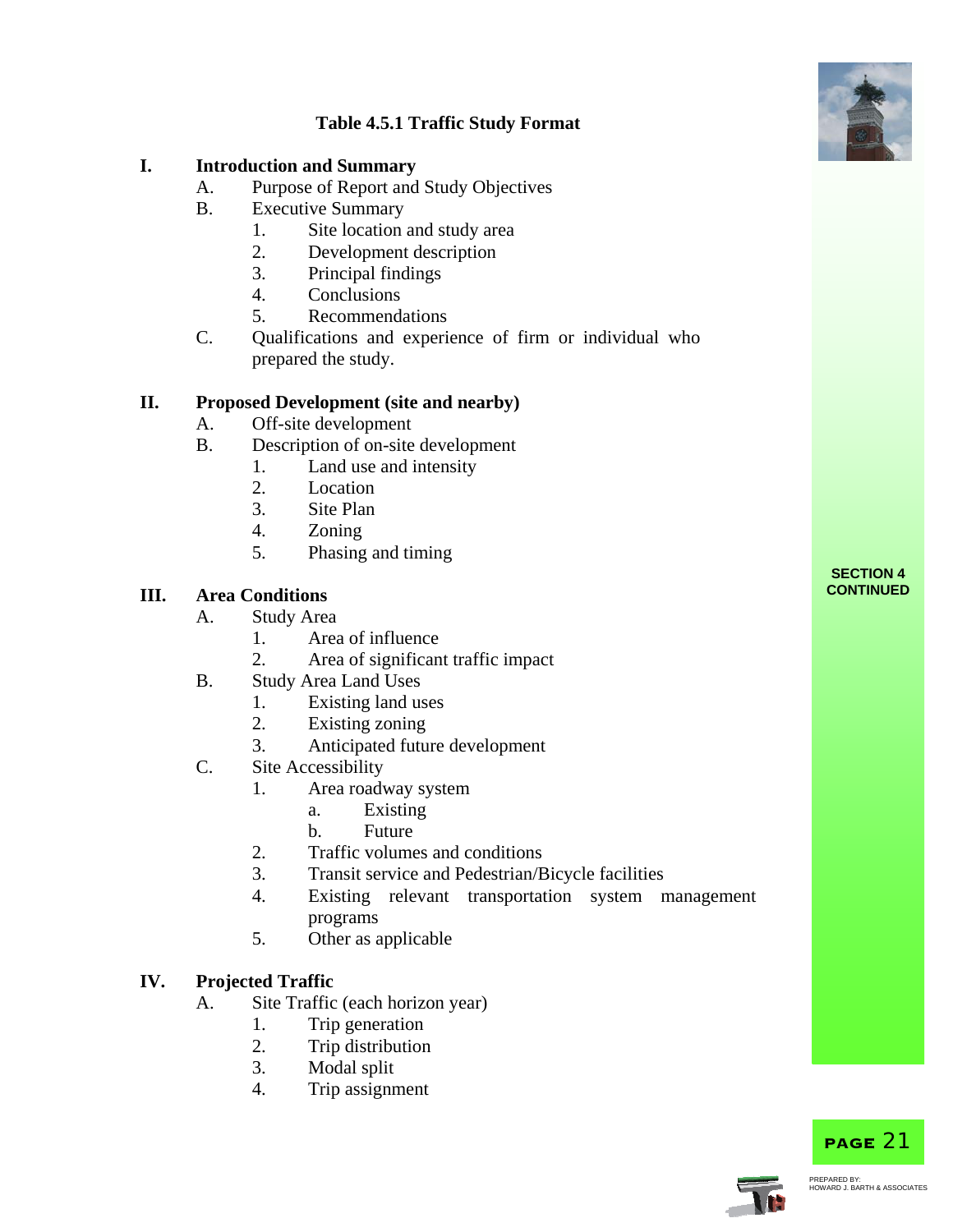- B. Through Traffic (each horizon year)
	- 1. Method of projections
	- 2. Trip generation
	- 3. Trip distribution
	- 4. Modal split
	- 5. Trip Assignment
- C. Total Traffic (each horizon year)

#### **V. Traffic Analysis**

- A. Site Access
- B. Capacity and level of service
- C. Critical Lane Analysis
- D. Traffic Signals
- E. Traffic Safety
- F. Vehicle Bicycle Pedestrian Circulation and Parking

#### **VI. Improvement Analysis**

- A. Improvements to accommodate base traffic
- B. Additional improvements to accommodate site traffic
- C. Alternative improvements
- D. Status of improvements already funded programmed or planned
- E. Evaluation **SECTION 4**

#### **VII. Findings**

- A. Site accessibility
- B. Traffic Impacts
- C. Need for any improvements
- D. Compliance with applicable local codes

#### **VIII. Recommendations**

- A. Site access/circulation plan
- B. Roadway improvements
	- 1. on-site
	- 2. off-site
	- 3. phasing, if appropriate
- C. Transportation System Management Action
	- 1. off-site
	- 2. on-site operational
	- 3. on-site
- D. Other

#### **IX. Conclusions**

The executive summary should be a one or two-page synopsis that concisely summaries the study purpose, conclusions, and recommendations. Throughout the study, assumptions must be



PAGE 22



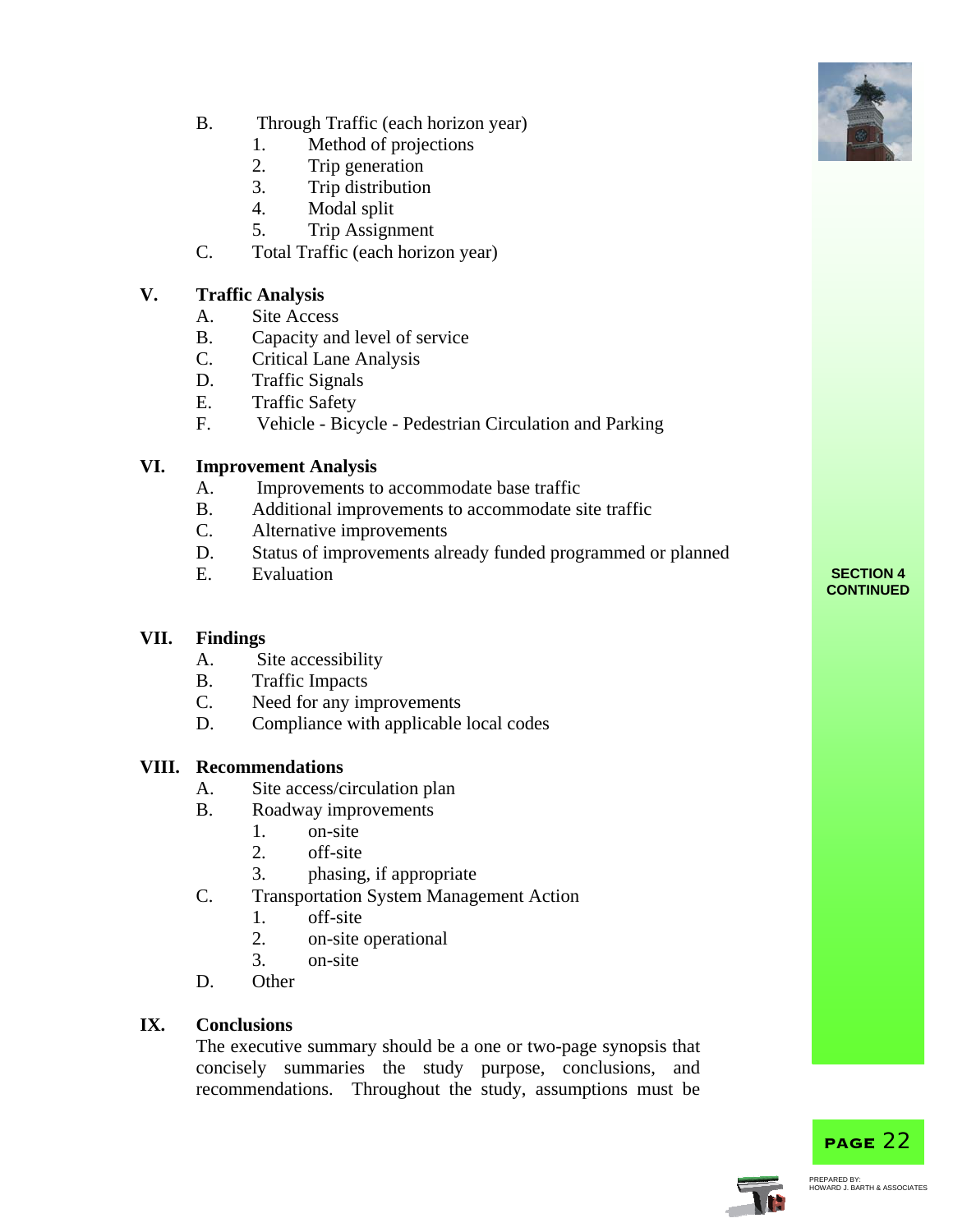

detailed and described. The study should also specify which transportation improvements will be the responsibility of the developer to complete.

#### **4.6 DRAINAGE**

Culverts under new roads shall be or of such size as is necessary to carry the discharge as determined by the Decatur County Drainage Ordinance. Culverts under roadways shall have a minimum of 12" of cover and extend to the toe of any fill slopes.

Culverts under approach roads or driveways shall have a minimum diameter of 12 inches and a minimum length of 30 feet.

All culverts installed in new roads or approaches shall be constructed of corrugated galvanized steel, corrugated aluminum alloy, smooth wall polyethylene or reinforced concrete pipe meeting the requirements of INDOT Standard Drawings Section 715.

 Culverts or other drainage structures larger than 36 inches in diameter may require Engineered plans.

 All necessary drainage easements for accommodating drainage structures shall be shown and recorded on the plans or the plat as a part of those plans or plat. Drainage easements necessary for draining storm water across private property shall be shown on the plans or plat and recorded with the County.

Bridge structures built for dedication to Decatur County shall be designed by a professional engineer registered in the State of Indiana, in accordance with *AASHTO LRFD Bridge Design Specifications*, latest edition.

The design vehicle for bridge design shall be a minimum HS-20 truck.

#### **4.7 SIGNAGE**

All required signs and markings shall be installed by the applicant prior to acceptance of the roadway by Decatur County unless approved otherwise by Decatur county.

 All permanent and construction signage shall be in conformance with the *Manual on Uniform Traffic Control Devices, (MUTCD)*, latest edition.

#### **4.8 GUARDRAIL OR BARRIER**

Decatur County reserves the right to determine the need for guardrail or other barrier structure under each separate circumstance. The type of guardrail to be installed shall be approved by Decatur County Highway Department based on specifications prepared, at the applicant's expense, by a Professional Engineer licensed in the State of Indiana, and be installed by the applicant prior to acceptance of the roadway by the County.

#### **SECTION 4 CONTINUED**



PAGE 23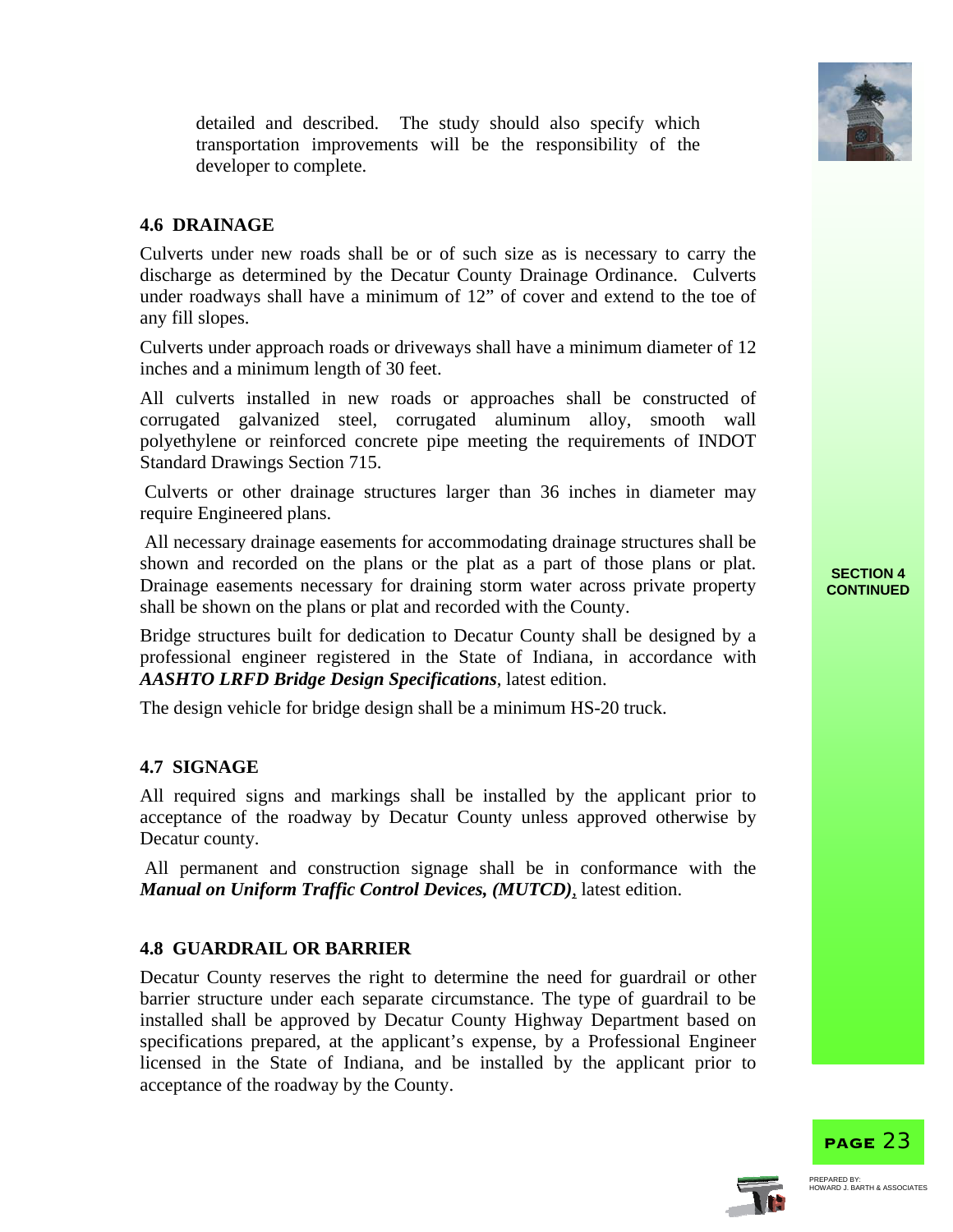

#### **4.9 CLEARING AND GRUBBING**

Clearing and grubbing shall consist of the removal and disposal of all organic and other deleterious material from the public right of way. All material removed under clearing shall be disposed of out of the public right of way limits.

#### **4.10 SUBGRADE**

The subgrade shall consist of the natural materials remaining after all topsoil and duff (organic material) have been removed and only good construction material (mineral soil) is remaining.

Unstable subgrade conditions shall be remedied by additional measures as required by the Decatur County Highway Superintendent and may include the following: 1) chemical stabilization, over excavation and removal of unstable material, and 3) placement of additional subbase material.

The prepared subgrade shall be crowned 2-4% and compacted by mechanical means in accordance with *INDOT Standards Specifications Section 200 -*  **EARTHWORK.** SECTION 4

Observation of the subgrade by the Decatur County Highway Department is necessary prior to the placing of base materials. The County must have at least 24 hours notice prior to the need for observation. Notice shall be given so that observation can be made during the County's normal working hours and work week.

All construction of the subgrade shall be controlled by slope stakes or grade stakes placed by the project engineer or a licensed surveyor unless this requirement is waived in advance by the County.

#### **4.11 COMPACTED AGGREGATE BASE**

Compacted aggregate base shall be in accordance with *INDOT Standards Specifications Section 300 - AGGREGATE PAVEMENT AND BASES.* 

Observation of the subgrade by the Decatur County Highway Department is necessary prior to the placing of base materials. The County must have at least 24 hours notice prior to the need for observation. Notice shall be given so that observation can be made during the County's normal working hours and work week.

All culvert crossings shall be in place before the placement of base material.

#### **4.12 ASPHALT BASE AND SURFACE MATERIALS**

Hot Mix Asphalt (HMA) base, intermediate and surface mixtures shall be in accordance with *INDOT Standard Specifications Section 400 – ASPHALT PAVEMENTS.* 

## **CONTINUED**



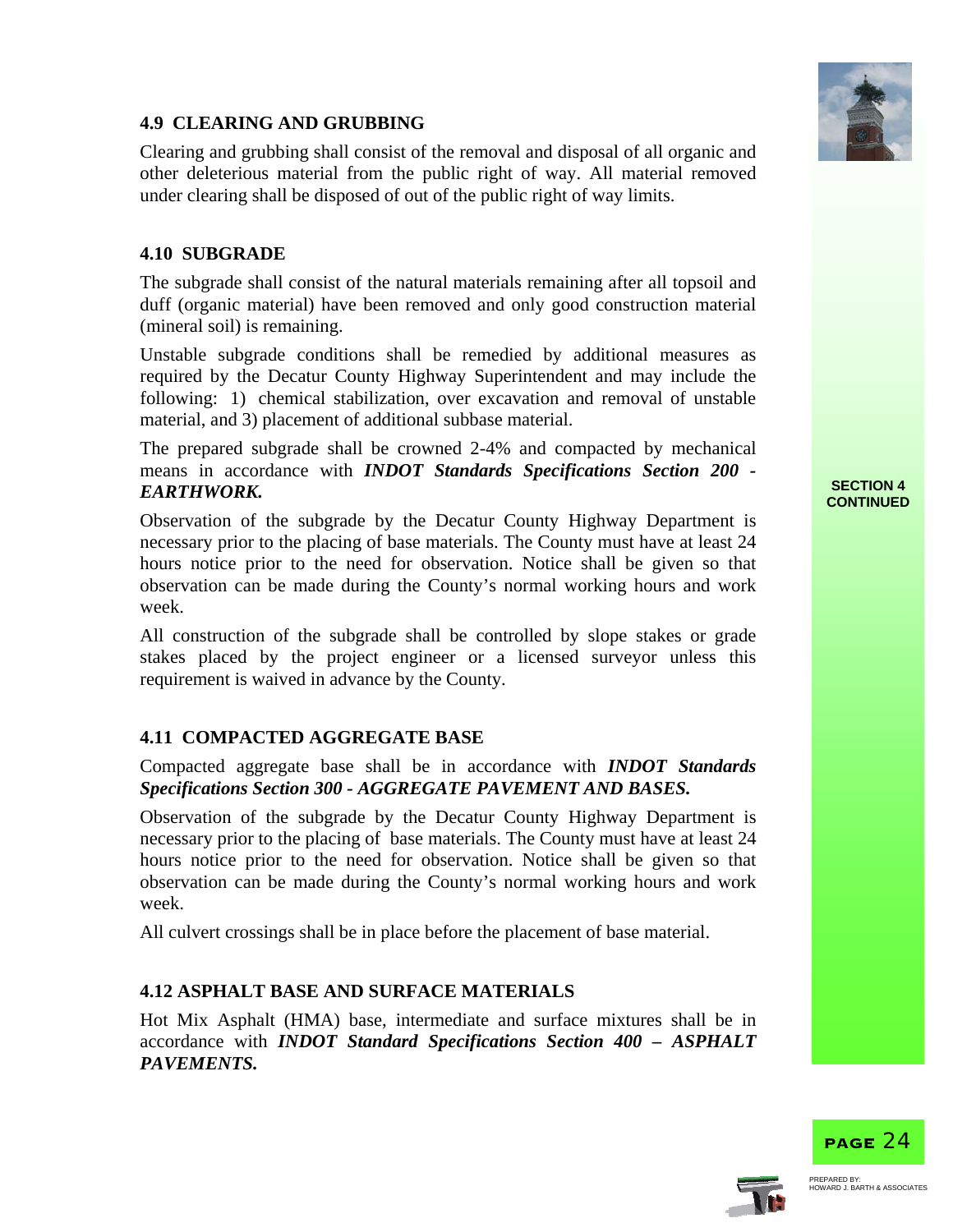

#### **4.13 ACCEPTANCE**

Prior to acceptance into the Decatur County Road System, new roads shall be maintained by the applicant for a period of one year. At the end of one year the Decatur County Highway Department will review the roadway. Any section requiring repair or replacement will be made by applicant prior to acceptance into Decatur County Road Systems.

#### **4.14 REQUIRED SUBMITTALS - SPECIFICATIONS FOR DRAWINGS**

The project engineer shall prepare Highway and Right-of-Way drawings, and each sheet of the drawings shall bear the seal of such engineer. A licensed surveyor may prepare the right-of-way drawings, and each sheet of the drawings shall bear the seal of such surveyor.

Two (2) copies of the design drawings shall be submitted to the Decatur County Highway Department for review. All drawings shall include the following when **SECTION 4 SECTION** 

- 1. The first sheet of the plans shall include a project title, vicinity map, and index of plan sheets. Plans shall be 24"x36" sheets.
- 2. Road alignments with 50' stationing, reading from left to right, and stationing at point of curve, tangent, and intersections, with appropriate ties to existing road surveys and stationing, section corners, quarter corners, and the horizontal control established by the Engineer. Stations shall increase from west to east and from south to north.

**CONTINUED** 



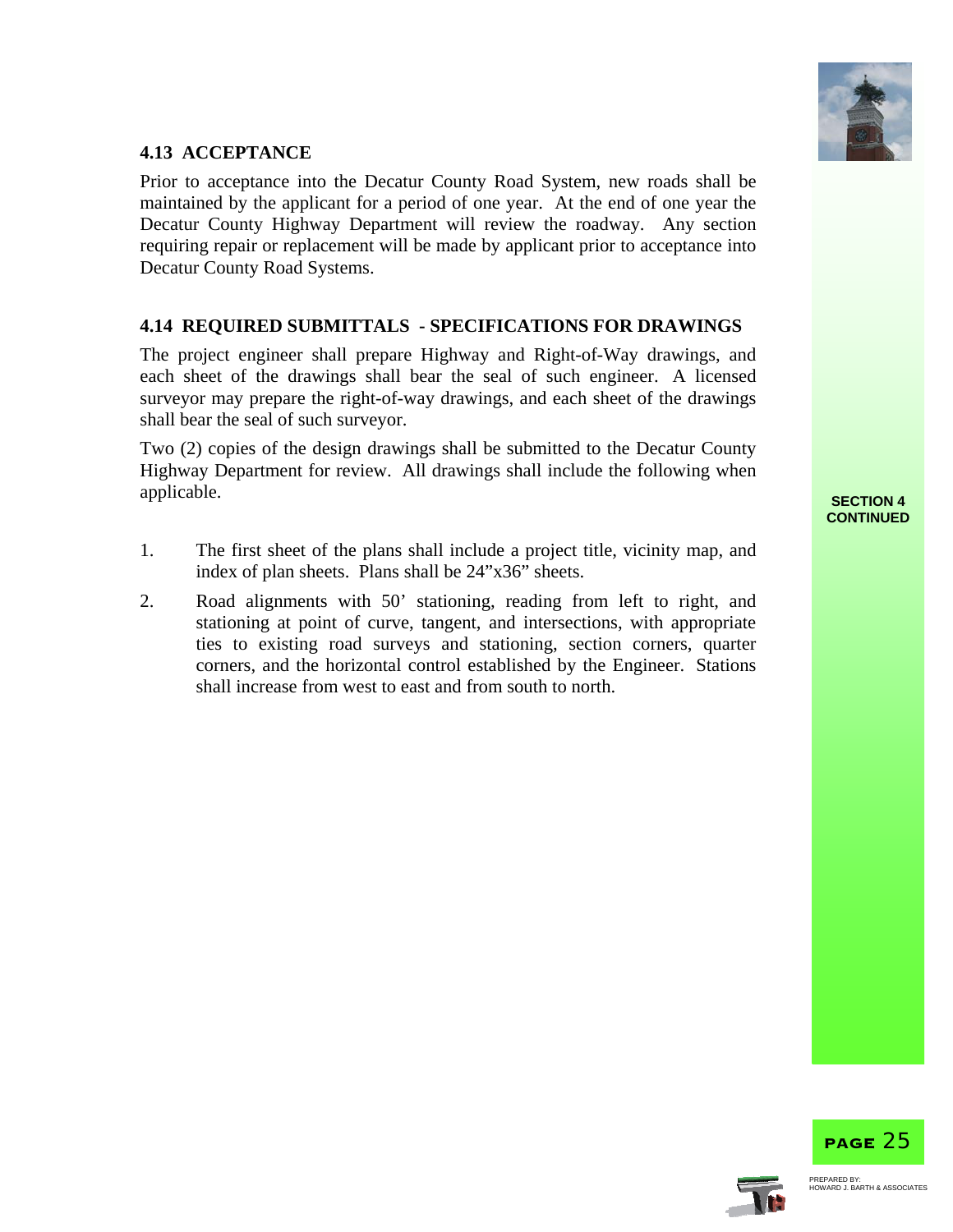### **REQUIRED INSPECTION & INFORMATION CHECKLIST**

**Check off when completed & submit to Decatur County Highway Department**

**PROJECT NAME: \_\_\_\_\_\_\_\_\_\_\_\_\_\_\_\_\_\_\_\_\_\_\_\_\_\_\_\_\_\_\_\_\_\_\_\_\_\_\_\_\_\_\_\_**

#### **ASSIGNED PLANNING DEPARTMENT NUMBER: \_\_\_\_\_\_\_\_\_\_\_\_\_\_\_**

### **ASSIGNED PUBLIC WORKS PERMIT NUMBER: \_\_\_\_\_\_\_\_\_\_\_\_\_\_\_\_**

#### For all public roads:

- $\Box$  Provide road plans showing: location of road in relation to the ROW, plan and profile views, proposed travelway width, proposed roadway width, and proposed drainage
- $\Box$  Verify subgrade preparation
- **Q** Verify compacted aggregate base.
- $\Box$  Verify the section depth
- □ Submit Asphalt Mix Design

#### **CERTIFICATION OF COMPLETION/ACCEPTANCE:**

 I CERTIFY THE PROJECT IS COMPLETED IN GENERAL ACCORDANCE WITH THE APPROVED PLANS AND SPECIFICATIONS.

\_\_\_\_\_\_\_\_\_\_\_\_\_\_\_\_\_\_\_\_\_\_\_\_\_\_\_\_\_\_\_\_\_\_\_\_\_\_\_\_\_\_\_\_\_\_\_\_\_\_\_\_\_\_\_\_\_\_\_

**Project Engineer Signature Date:** Date:

**Project Engineer Name PRINTED**



## **SECTION 4<br>CONTINUED**





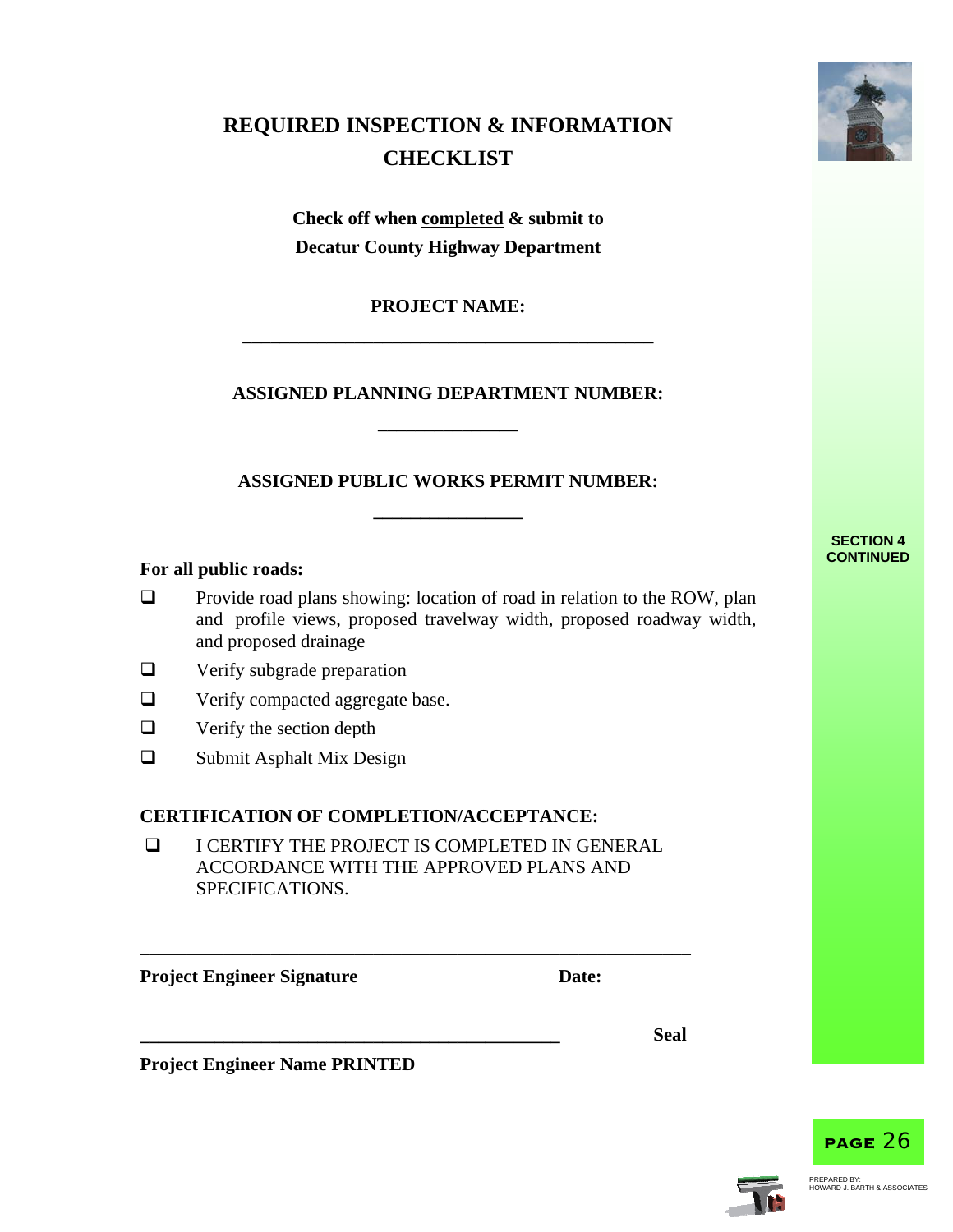#### **SECTION 5:**



#### **MAILBOXES AND NEWSPAPER DELIVERY BOXES**

#### **5.1 APPLICABILITY**

All mailboxes and newspapers delivery boxes located within County rights-ofway shall confirm to the standards set forth in this section.

#### **5.2 STANDARDS**

 No mailbox or newspaper delivery box (hereafter referred to as mailbox) will be allowed within the County right-of –way if it interferes with the traveling public or the function, maintenance, or operation of the roadway system. The location and construction of mailboxes shall conform to the rules and regulation of the U.S. Postal Service and standards established in A Guide for Erecting Mailboxes on Highways, published by the American Association of State Highway and Transportation Officials, or the latest version.

#### **5.3 LOCATION**

- A. The roadside face of the box shall be offset the following distances: **SECTION 5** 
	- Paved road the width of the shoulder plus one foot.
	- Gravel road two feet from the edge of the traveled portion on the roadway.
	- Curbed street one foot from the face of the curb
- B. Where a mailbox is located at an intersection road it shall be placed a minimum of 100 feet beyond the center of the intersecting road in the direction of the delivery route. This distance should be increased to 200 feet when the average daily traffic on the intersecting road exceeds 400 vehicles per day.
- C. Where a mailbox is installed in the vicinity of an existing guardrail, whenever practical, it shall be placed behind the guardrail.
- D. Mailbox turnouts are encouraged on all new road construction and on reconstruction.

#### **5.4 REMOVAL AND LIABILITY**

The owner, upon notification by the Decatur County Highway Department shall remove any new mailbox installation that is in violation of Section 5. Decatur County shall not be liable for damage to any mailbox that does not meet the requirements of Section 5, nor is it liable for any damage due to an installation being damaged by snow during snow removal or other emergency operations guardrail, whenever practical, it shall be placed behind the guardrail.



PAGE 27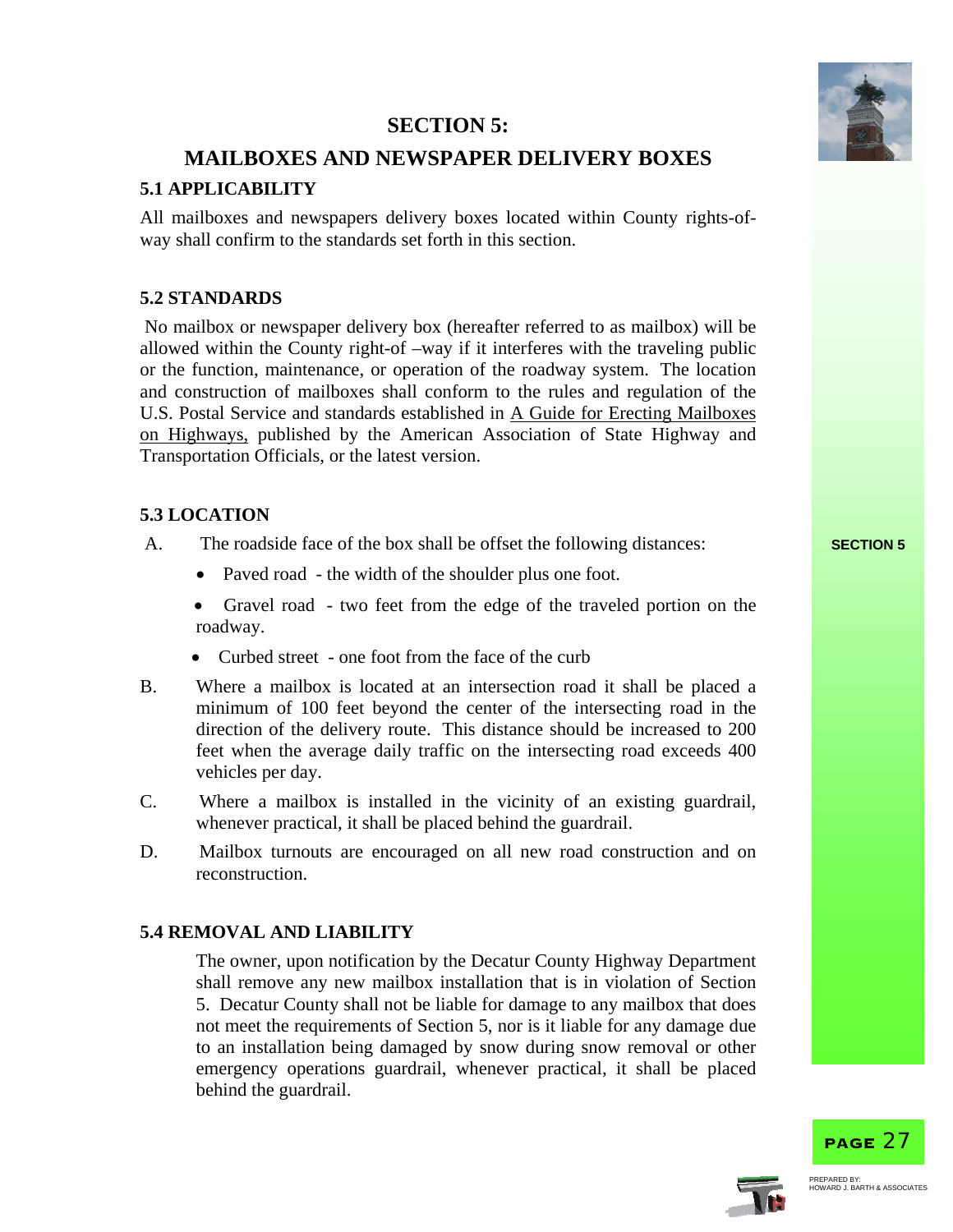

| <b>Decatur County Highway Department</b>                      |                                                                                                                                                                                                                                                                                                                                                                                                                                                                                                        |                  |
|---------------------------------------------------------------|--------------------------------------------------------------------------------------------------------------------------------------------------------------------------------------------------------------------------------------------------------------------------------------------------------------------------------------------------------------------------------------------------------------------------------------------------------------------------------------------------------|------------------|
| ,Superintendent<br>781 East Base Road<br>Greensburg, IN 47240 | , Assistant Superintendent<br>781 East Base Road<br>Greensburg, IN 47240                                                                                                                                                                                                                                                                                                                                                                                                                               |                  |
|                                                               | Telephone 812-6632682<br>FAX 812-6626289                                                                                                                                                                                                                                                                                                                                                                                                                                                               |                  |
| DATE:                                                         |                                                                                                                                                                                                                                                                                                                                                                                                                                                                                                        |                  |
| TO: Decatur County Area Plan Director                         |                                                                                                                                                                                                                                                                                                                                                                                                                                                                                                        |                  |
|                                                               | I have visited the proposed driveway site at the property of ___________________                                                                                                                                                                                                                                                                                                                                                                                                                       |                  |
|                                                               |                                                                                                                                                                                                                                                                                                                                                                                                                                                                                                        |                  |
|                                                               | in $\frac{1}{\text{st} \cdot \text{with } t \leq \text{with } t \leq \text{with } t \leq \text{with } t \leq \text{with } t \leq \text{with } t \leq \text{with } t \leq \text{with } t \leq \text{with } t \leq \text{with } t \leq \text{with } t \leq \text{with } t \leq \text{with } t \leq \text{with } t \leq \text{with } t \leq \text{with } t \leq \text{with } t \leq \text{with } t \leq \text{with } t \leq \text{with } t \leq \text{with } t \leq \text{with } t \leq \text{with } t \$ |                  |
| At the Decatur County Highway Department Office.              | If you have any questions, or require additional information, please contact me                                                                                                                                                                                                                                                                                                                                                                                                                        | <b>SECTION 6</b> |
| Thank you,                                                    |                                                                                                                                                                                                                                                                                                                                                                                                                                                                                                        |                  |
| Decatur County Highway Superintendent                         |                                                                                                                                                                                                                                                                                                                                                                                                                                                                                                        |                  |
|                                                               |                                                                                                                                                                                                                                                                                                                                                                                                                                                                                                        |                  |
|                                                               |                                                                                                                                                                                                                                                                                                                                                                                                                                                                                                        |                  |
|                                                               |                                                                                                                                                                                                                                                                                                                                                                                                                                                                                                        |                  |
|                                                               |                                                                                                                                                                                                                                                                                                                                                                                                                                                                                                        |                  |
|                                                               |                                                                                                                                                                                                                                                                                                                                                                                                                                                                                                        |                  |
|                                                               |                                                                                                                                                                                                                                                                                                                                                                                                                                                                                                        |                  |
|                                                               |                                                                                                                                                                                                                                                                                                                                                                                                                                                                                                        |                  |



**IF**